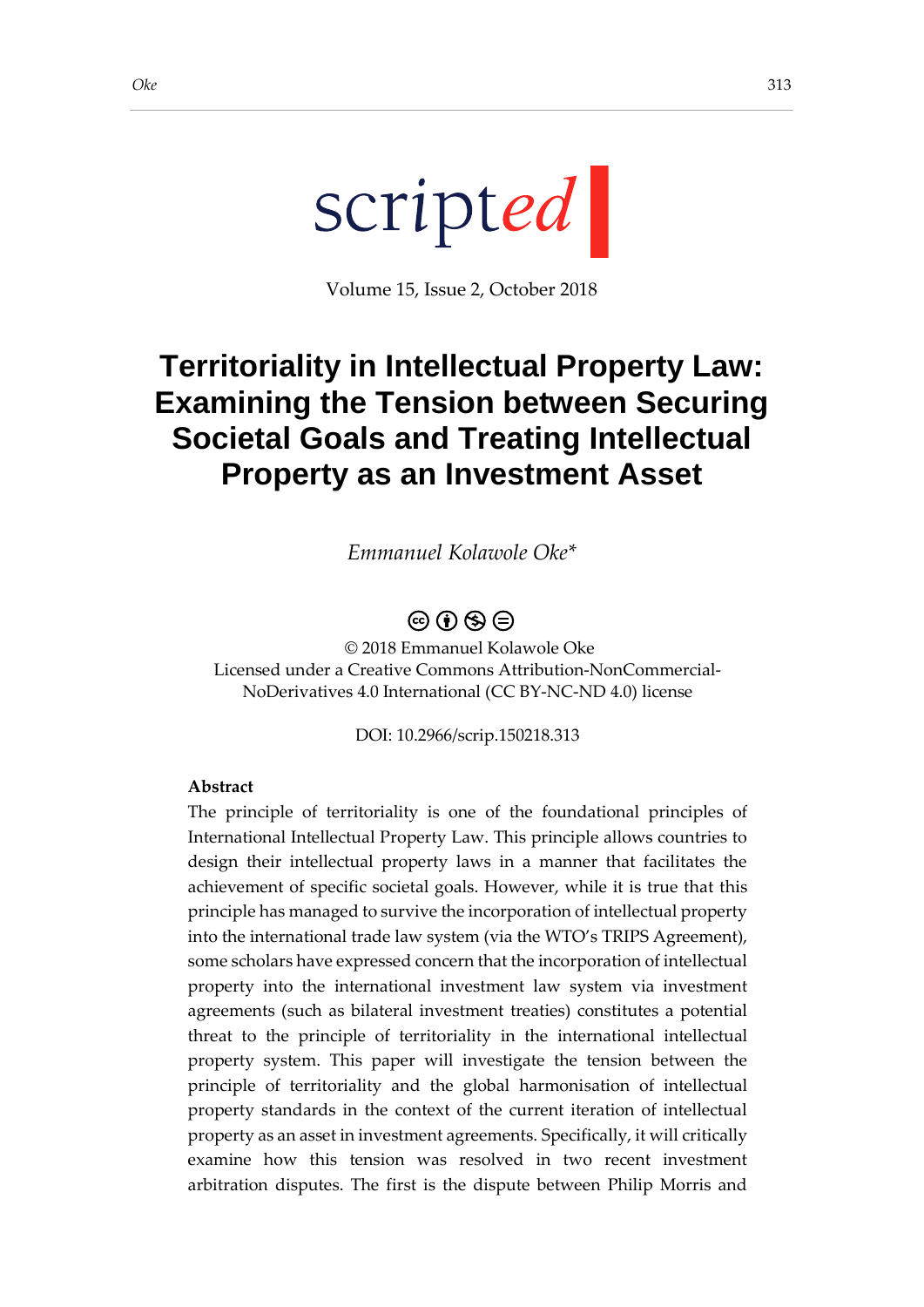Uruguay which concerned the latter's implementation of certain measures to curb the consumption of tobacco products in its country but which Philip Morris construed as an expropriation of its trademarks. The second is the dispute between Eli Lilly and Canada which concerned the interpretation of the utility requirement under Canadian patent law. These cases will be used to assess whether there is still scope for the preservation of the principle of territoriality within the investor-state dispute settlement system.

#### **Keywords**

International intellectual property law; international investment law; investor-state dispute settlement system; Uruguay; Canada; Philip Morris

\* Lecturer in International Intellectual Property Law, Edinburgh Law School, University of Edinburgh, Edinburgh, United Kingdom, [emmanuel.oke@ed.ac.uk](mailto:emmanuel.oke@ed.ac.uk)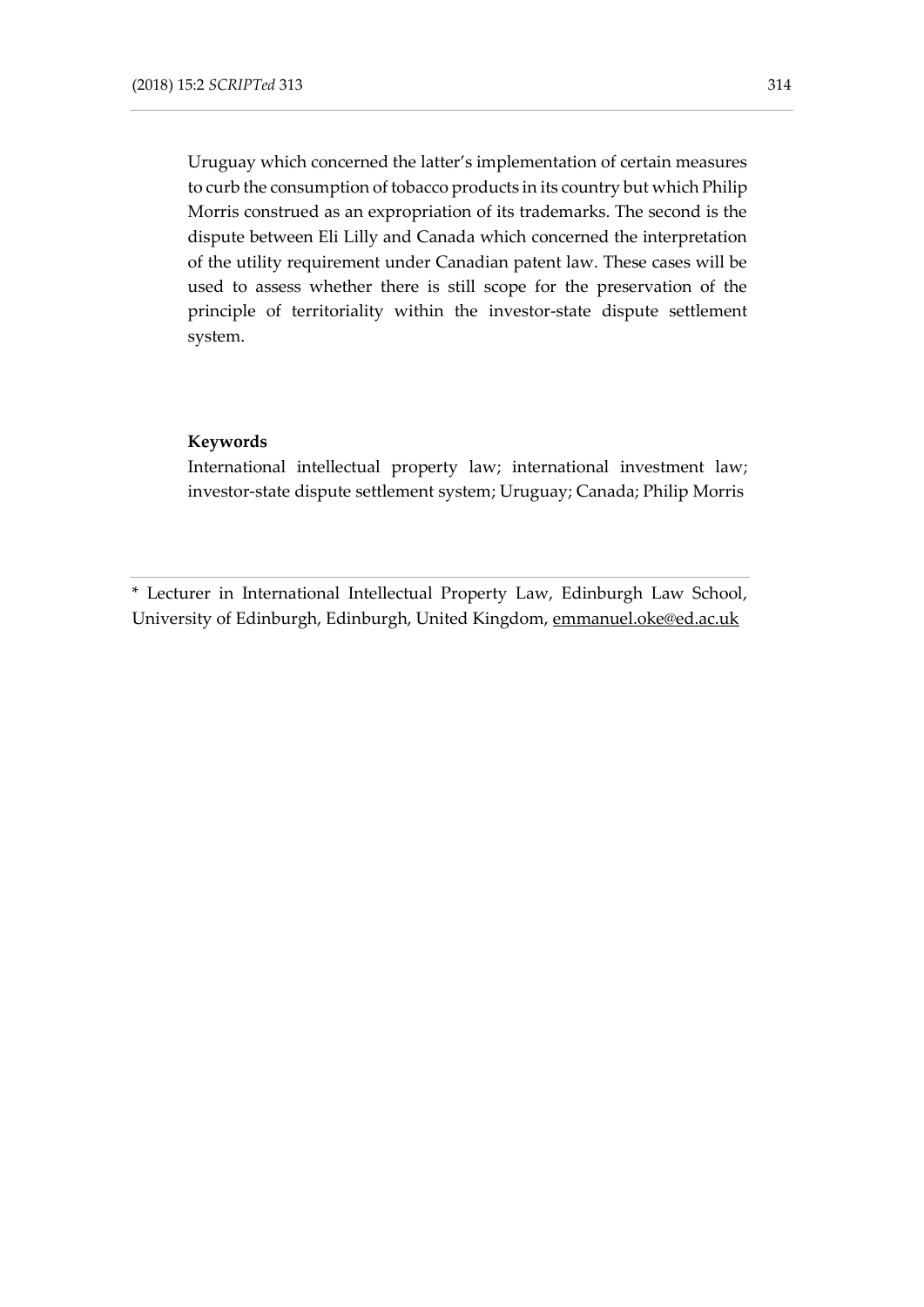### **1 Introduction**

The principle of territoriality is one of the foundational principles of International Intellectual Property Law (IIPL).<sup>1</sup> According to the principle of territoriality, intellectual property rights are limited to the territory of the country where they have been granted.<sup>2</sup> The principle of territoriality permits states to tailor their national intellectual property laws to suit their level of technological and economic development. In other words, pursuant to the principle of territoriality, countries can design their intellectual property laws in a manner that facilitates the achievement of specific societal goals such as encouraging the development of home-grown industries or protecting public health. Despite increased globalisation and the growth of international agreements dealing with intellectual property rights, the principle of territoriality is still regarded as a basic tenet of IIPL.

The principle of territoriality in International Law has its roots in the emergence of nation-states and this emergence is typically attributed to the Peace of Westphalia of 1648<sup>3</sup> although, as a concept in political theory, territory predates the 17th century.<sup>4</sup> The history of intellectual property rights, at least from a Euro-centric perspective, is inextricably linked with territoriality.<sup>5</sup> As

<sup>1</sup> See, Hanns Ullrich, "TRIPS: Adequate Protection, Inadequate Trade, Adequate Competition Policy" (1995) 4(1) *Pacific Rim Law & Policy Journal* 153-210, p. 157 (noting that, "The international protection of technological property has been governed by three interdependent principles: 1) territoriality of protection; 2) national treatment of foreign owners of national intellectual property; and 3) international minimum protection.").

<sup>2</sup> Lydia Lundstedt, *Territoriality in Intellectual Property Law* (Stockholm University, 2016), p. 91.

<sup>3</sup> See, Leo Gross, "The Peace of Westphalia, 1648-1948" (1948) 42(1) *American Journal of International Law* 20-41, pp. 28-29. See also, Derek Croxton, "The Peace of Westphalia and the Origins of Sovereignty" (1999) 21(3) *The International History Review* 569-591; Lundstedt, *supra* n. 2, p. 28.

<sup>4</sup> See, Jean Gottmann, "The Evolution of the Concept of Territory" (1975) 14(3) *Social Science Information* 29-47, pp. 29-30.

<sup>5</sup> Lundstedt, *supra* n. 2, p. 122.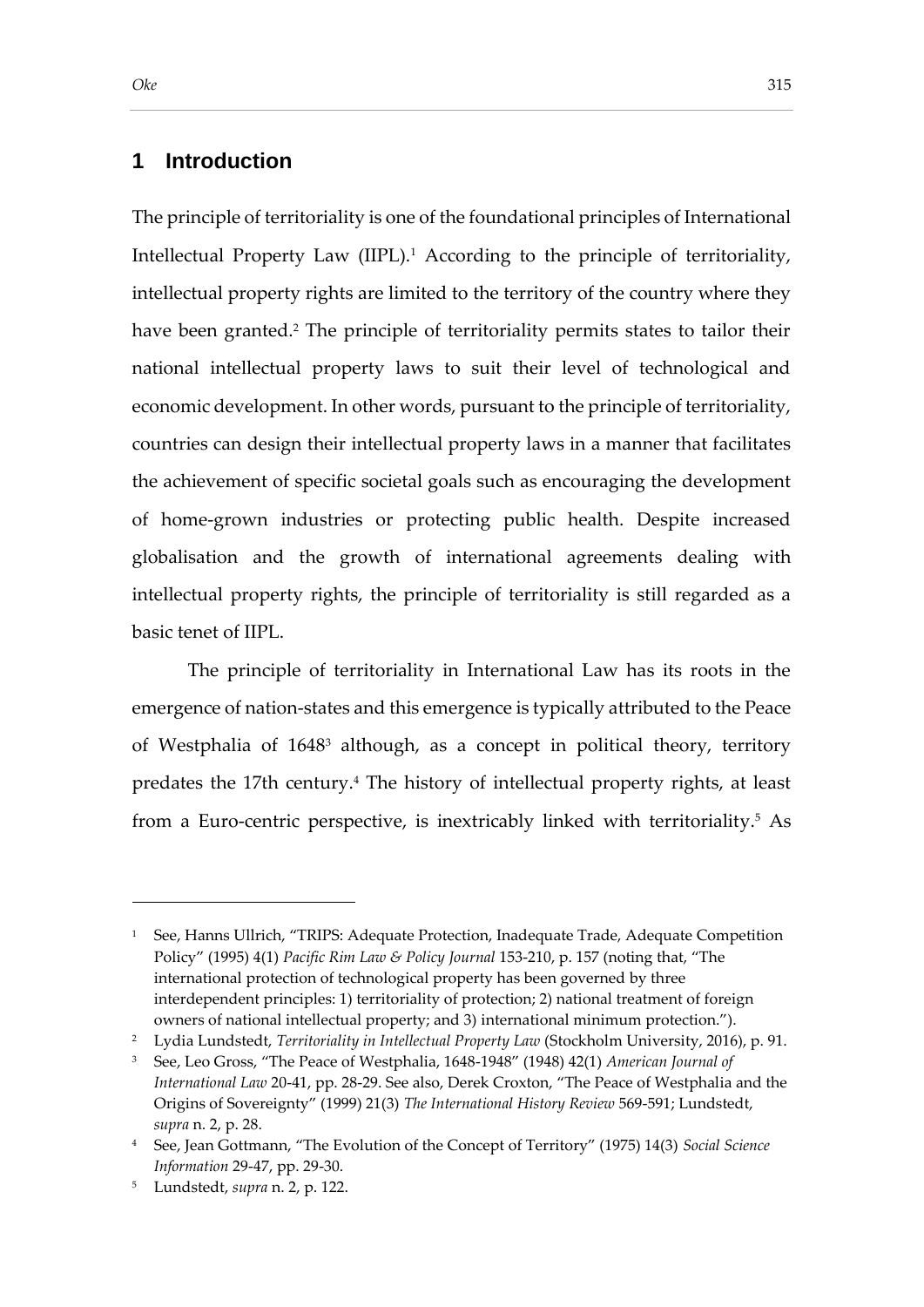Lundstedt notes, "the origin of IP rights, in particular patent and copyright, is usually traced back to the privileges granted by the European sovereigns from the time of the 15th century" and these "privileges were expressly limited to a specific territory under the control of the sovereign."<sup>6</sup> It is noteworthy that these privileges have historically been regarded as instruments of "public policy regulation to control and monitor particular industries."<sup>7</sup> In other words, these privileges were utilised by sovereigns to achieve specific societal goals within their territories.<sup>8</sup>

The international intellectual property system evolved in response to the principle of territoriality. As a result of increased cross-border trade, states began to enter into bilateral treaties to protect intellectual property rights of their citizens abroad<sup>9</sup> and this process eventually led to the emergence of two multilateral treaties on intellectual property towards the end of the nineteenth century i.e. the Paris Convention for the Protection of Industrial Property (Paris Convention) of 1883, and the Berne Convention for the Protection of Literary and Artistic Works (Berne Convention) of 1886.<sup>10</sup>

While both the Paris and Berne Conventions are the first multilateral treaties on intellectual property rights, they still preserved the principle of territoriality and member states were largely permitted to design their national intellectual property laws in a manner that suits their needs and interests as long

<sup>6</sup> *Ibid.*, pp. 73-74.

<sup>7</sup> *Ibid*., p. 73.

<sup>8</sup> See, Chris Dent, "'Generally Inconvenient': The 1624 *Statute of Monopolies* as Political Compromise" (2009) 33(2) *Melbourne University Law Review* 415-453, p. 418.

<sup>9</sup> Lundstedt, *supra* n. 2, p. 85.

<sup>10</sup> Peter Drahos, "Intellectual Property and Human Rights" (1999) 3 *Intellectual Property Quarterly* 349-371, pp. 351-358 (tracing the history of the international intellectual property system).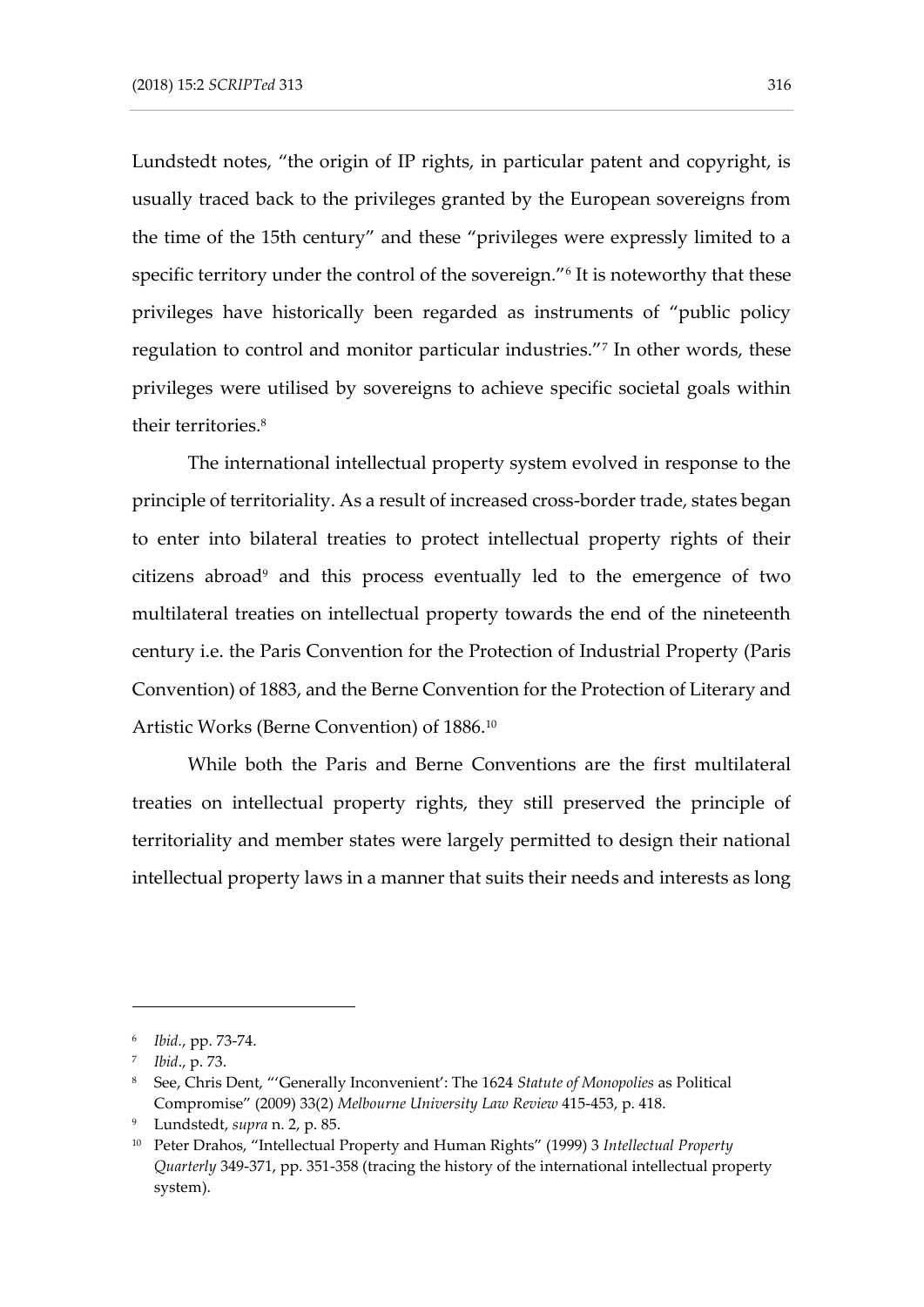as the principle of national treatment is respected.<sup>11</sup> Subsequently, towards the end of the twentieth century, intellectual property was incorporated into the international trade law system via the WTO Agreement on Trade-Related Aspects of Intellectual Property Rights (TRIPS Agreement) of 1994. Unlike the Paris and Berne Conventions, the TRIPS Agreement significantly encroaches upon the principle of territoriality as it contains certain minimum standards that member states are required to implement at the national level. Nevertheless, the TRIPS Agreement still accords some level of recognition to the principle of territoriality<sup>12</sup> as it contains a number of flexibilities that allow countries to calibrate their national intellectual property laws to their level of technological and economic development.<sup>13</sup>

Thus, in spite of globalisation and the ease with which products protected by intellectual property rights can cross national borders as a result of technological advancements, the principle of territoriality is still an integral component of IIPL. This implies that there is a continuing tension between the desire and drive (typically from multinational corporate actors trying to secure their intellectual property rights in several countries) for uniform/harmonised intellectual property standards on the one hand, and the desire and demand of several states to tailor their national intellectual property laws to suit their technological and economic needs on the other hand. Commenting on the continuing relevance of the principle of territoriality in the context of intellectual property law, Kur and Dreier note that,

 $11$  The principle of national treatment is enshrined in the Paris Convention art. 3, the Berne Convention art. 5, and the TRIPS Agreement art. 3.

<sup>&</sup>lt;sup>12</sup> See for instance the TRIPS Agreement art. 1(1). See also, Rochelle Dreyfuss and Susy Frankel, "From Incentive to Commodity to Asset: How International Law is Reconceptualizing Intellectual Property" (2014) 36(4) *Michigan Journal of International Law* 557-602, p. 565.

<sup>&</sup>lt;sup>13</sup> See the objectives and principles contained in the TRIPS Agreement arts. 7 and 8. See also the WTO's Doha Declaration on the TRIPS Agreement and Public Health, 2001.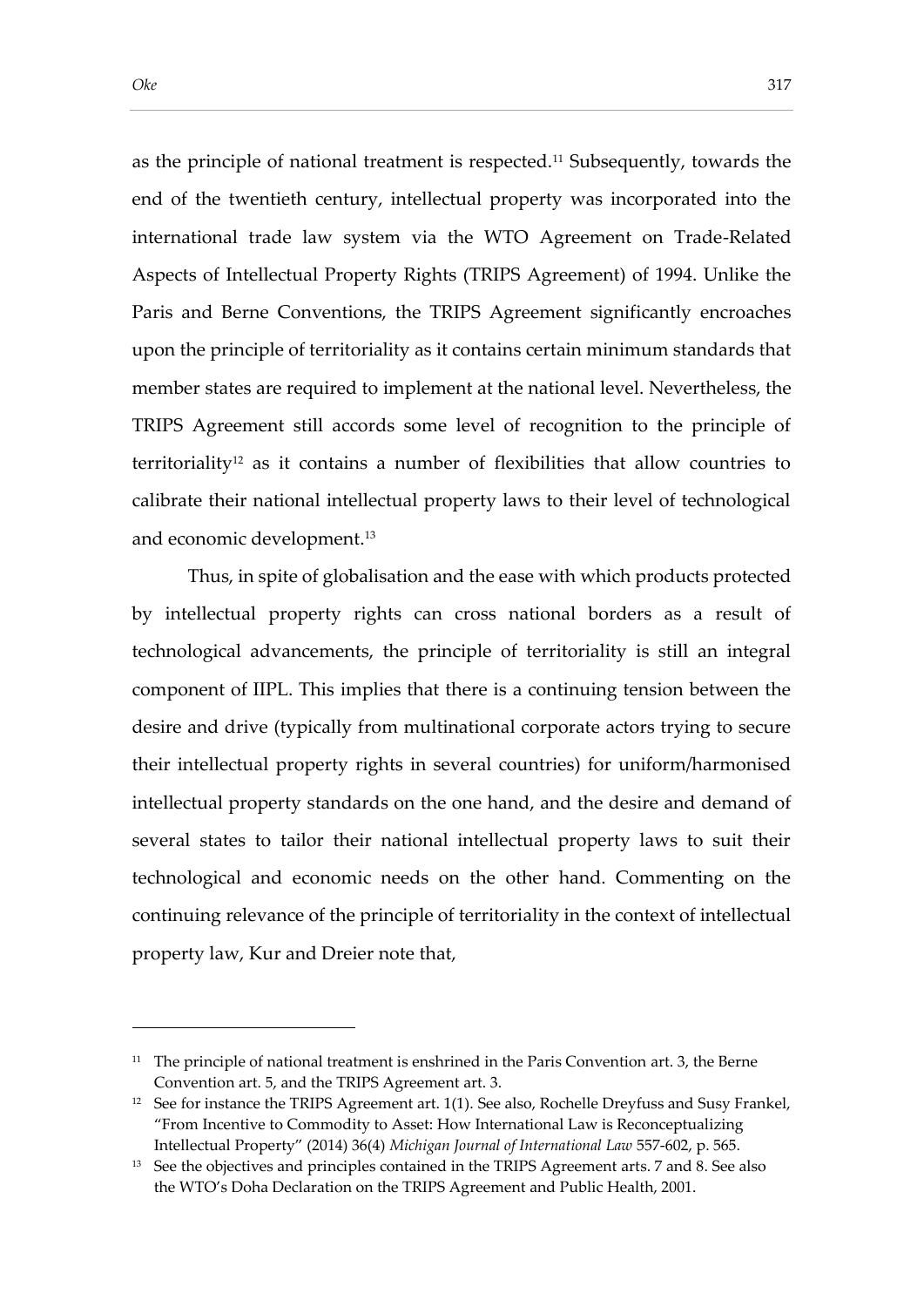The reason for the still prevailing emphasis of the principle of territoriality may be explained by political reasons…Today, when most states are under an obligation to recognize at least some sort of IP protection, the issue has become one of fine-tuning a state's national legislation to that state's particular economic, innovative, creative and consumptive needs. In other words, the principle of territoriality enables nation states to exercise an – albeit limited – freedom to adjust their IP policies and following their national IP laws to their particular national needs. These needs greatly differ between industrialised, newly industrialised or threshold countries and developing countries, between net exporters and net importers of IP-related goods and services.<sup>14</sup>

However, while it is true that the principle of territoriality has managed to survive the incorporation of intellectual property into the international trade law system (albeit in an attenuated form), some scholars have expressed concern that the incorporation of intellectual property into the international investment law system via investment agreements (such as bilateral investment treaties and investment chapters of free trade agreements) constitutes a potential threat to the principle of territoriality in the international intellectual property system.<sup>15</sup> The

<sup>14</sup> Annette Kur and Thomas Dreier, *European Intellectual Property Law: Text, Cases and Materials* (Edward Elgar, 2013), p. 13. (Footnote omitted.) See also, Justine Pila and Paul Torremans*, European Intellectual Property Law* (Oxford University Press, 2016), p. 30.

<sup>15</sup> Peter Drahos, "BITS and BIPS: Bilateralism in Intellectual Property" (2001) 4(6) *Journal of World Intellectual Property* 791-808; Cynthia Ho, "Sovereignty under Siege: Corporate Challenges to Domestic Intellectual Property Decisions" (2015) 30(1) *Berkeley Technology Law Journal* 213-304; Dreyfuss and Frankel, "From Incentive to Commodity to Asset", *supra* n. 12; Susy Frankel, "Interpreting the Overlap of International Investment and Intellectual Property Law" (2016) 19(1) *Journal of International Economic Law* 121-143. It should be stressed that bilateral investment treaties are not a recent phenomenon. The first bilateral investment treaty was signed between West Germany and Pakistan in 1959. (See, Treaty for the Promotion and Protection of Investments (Germany-Pakistan), (25 November 1959) 457 UNTS 6575). What is new in this regard is the use of the ISDS system by investors to challenge intellectual property laws before investment tribunals. See, Peter Yu, "The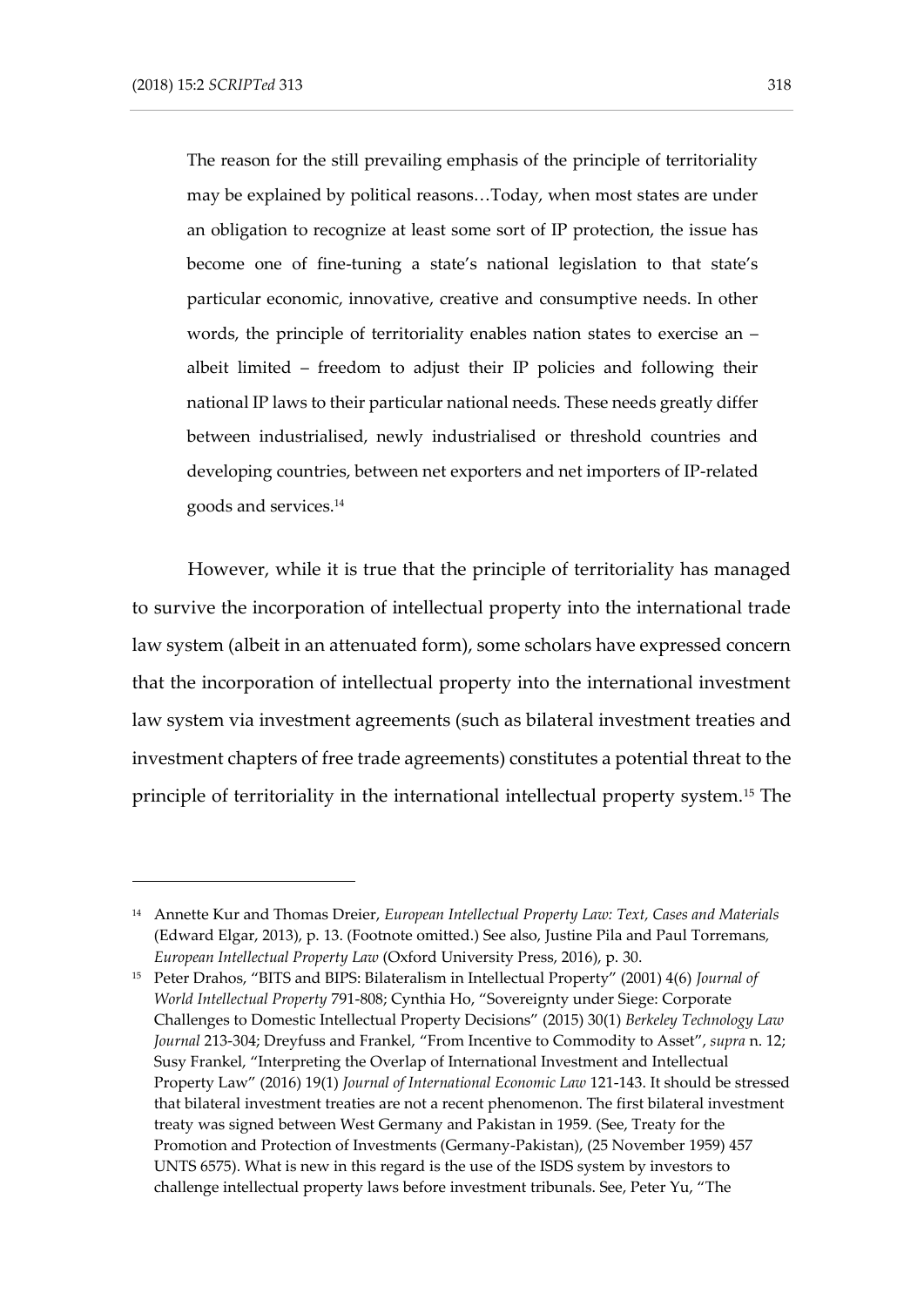incorporation of intellectual property rights into investment agreements as investment assets has been aptly termed the "assetization" of intellectual property by Dreyfuss and Frankel.<sup>16</sup>

The incorporation of intellectual property into the international investment law system and the assetization of intellectual property can affect the principle of territoriality in at least two ways. Firstly, free trade agreements (especially where it is an agreement between a developed country and a developing country) typically include provisions requiring the parties to implement standards that are above and beyond the minimum requirements of the TRIPS Agreements or which eliminates a flexibility available to a WTO member under the TRIPS Agreement (typically referred to as TRIPS-plus provisions).<sup>17</sup> Where an agreement expressly contains such TRIPS-plus provisions, it can curtail the ability of a party to design its national intellectual property laws in a manner that allows it to achieve specific societal goals.<sup>18</sup> It is however possible to incorporate specific provisions into a bilateral investment treaty or a free trade agreement that recognises a country's policy space and preserves its regulatory powers with regard to intellectual property.<sup>19</sup>

Investment-Related Aspects of Intellectual Property Rights" (2017) 66(3) *American University Law Review* 829-910, pp. 837-844.

<sup>16</sup> Dreyfuss and Frankel, "From Incentive to Commodity to Asset", *supra* n. 12, p. 571.

<sup>17</sup> See, Drahos, "BITS and BIPS", *supra* n. 15, p. 793. See also, Henning Gross Ruse-Khan, "Protecting Intellectual Property Rights under BITs, FTAs and TRIPS: Conflicting Regimes or Mutual Coherence?" in Chester Brown and Kate Miles (eds.), *Evolution in Investment Treaty Law and Arbitration* (CUP, 2011), p. 490.

<sup>18</sup> See, Drahos, "BITS and BIPS", *supra* n. 15, p. 803. See also Ruse-Khan, "Protecting Intellectual Property Rights", *supra* n. 17, pp. 490-491.

<sup>&</sup>lt;sup>19</sup> For instance, the Reciprocal Investment Promotion and Protection Agreement between Morocco and Nigeria, (3 December 2016), art. 8(8) states that Article 8 dealing with expropriation and compensation "does not apply to the issuance of a compulsory licence granted in relation to intellectual property rights or to the revocation, limitation or creation of an intellectual property right, to the extent that the issuance, revocation, limitation or creation is consistent with the WTO Agreement." It should however be noted that these types of clauses may not necessarily prevent an investor from challenging a measure relating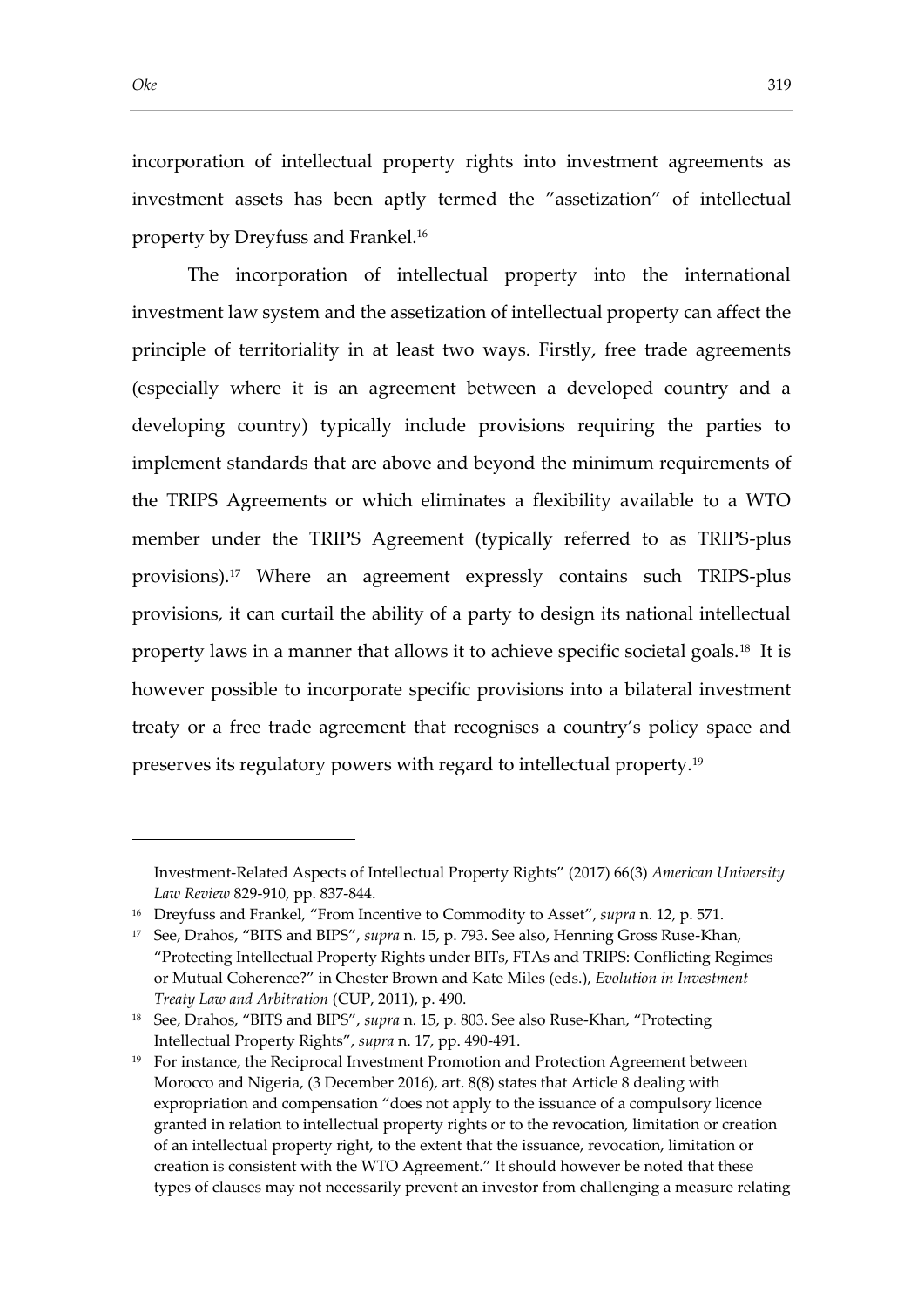Secondly, a number of these investment agreements empower corporations to challenge regulatory measures (implemented by host countries to achieve specific societal goals) before international arbitration tribunals via the Investor-State Dispute Settlement (ISDS) system.<sup>20</sup> The threat and/or cost of litigation before an investment tribunal pursuant to an investment agreement can influence a country to decide not to implement certain regulatory measures (including measures relating to intellectual property rights) $21$  thus having a chilling effect on the regulatory powers of the country.<sup>22</sup>

This paper focuses on this second effect and it will assess the extent to which there is still scope for the preservation of the principle of territoriality within the framework of the ISDS system. This assessment is necessary because a number of countries have recently had to defend specific aspects of their national intellectual property laws before investment tribunals.<sup>23</sup> There have been two decisions on substantive issues in this regard by investment tribunals

to intellectual property on the grounds that the measure is not consistent with the TRIPS Agreement. See generally, Ruse-Khan, "Protecting Intellectual Property Rights", *supra* n. 17, pp. 504-508. Crucially, Article 1110(7) of NAFTA did not prevent Eli Lilly from challenging Canada's patent law before an investment tribunal.

<sup>20</sup> See, Ho, "Sovereignty under Siege", *supra* n. 15, p. 219; Cynthia Ho, "A Collision Course between TRIPS Flexibilities and Investor-State Proceedings" (2016) 6(3) *UC Irvine Law Review*  101-175; James Gathii and Cynthia Ho, "Regime Shifting of IP Lawmaking and Enforcement from the WTO to the International Investment Regime" (2017) 18(2) *Minnesota Journal of Law, Science & Technology* 427-515.

<sup>&</sup>lt;sup>21</sup> See for instance Sarah Roache, Lawrence Gostin, and Eduardo Fonsalia, "Trade, Investment, and Tobacco: *Philip Morris v Uruguay*" (2016) 316(20) *Journal of the American Medical Association* 2085-2086, p. 2086 (noting that, "Canada announced its intention to consider plain packaging [of tobacco products] as early as 1995 but was deterred by a legal opinion by Philip Morris and RJ Reynolds stating the proposed legislation would expropriate the companies' trademarks, requiring hundreds of millions of dollars in compensation under the North American Free Trade Agreement. This concern delayed plain packaging legislation, which Canada is now considering more than 20 years later.").

<sup>22</sup> Ho, "Sovereignty under Siege", *supra* n. 15, p. 233.

<sup>23</sup> See, *Philip Morris Asia Limited v Australia*, PCA Case No. 2012-12 (Award on Jurisdiction and Admissibility) (17 December 2015); *Philip Morris Brands Sarl & Others v Uruguay*, ICSID Case No. ARB/10/7, (Award) (8 July 2016) (hereinafter *Philip Morris*); *Eli Lilly v Canada*, Case No. UNCT/14/2, (Final Award) (16 March 2017) (hereinafter *Eli Lilly*).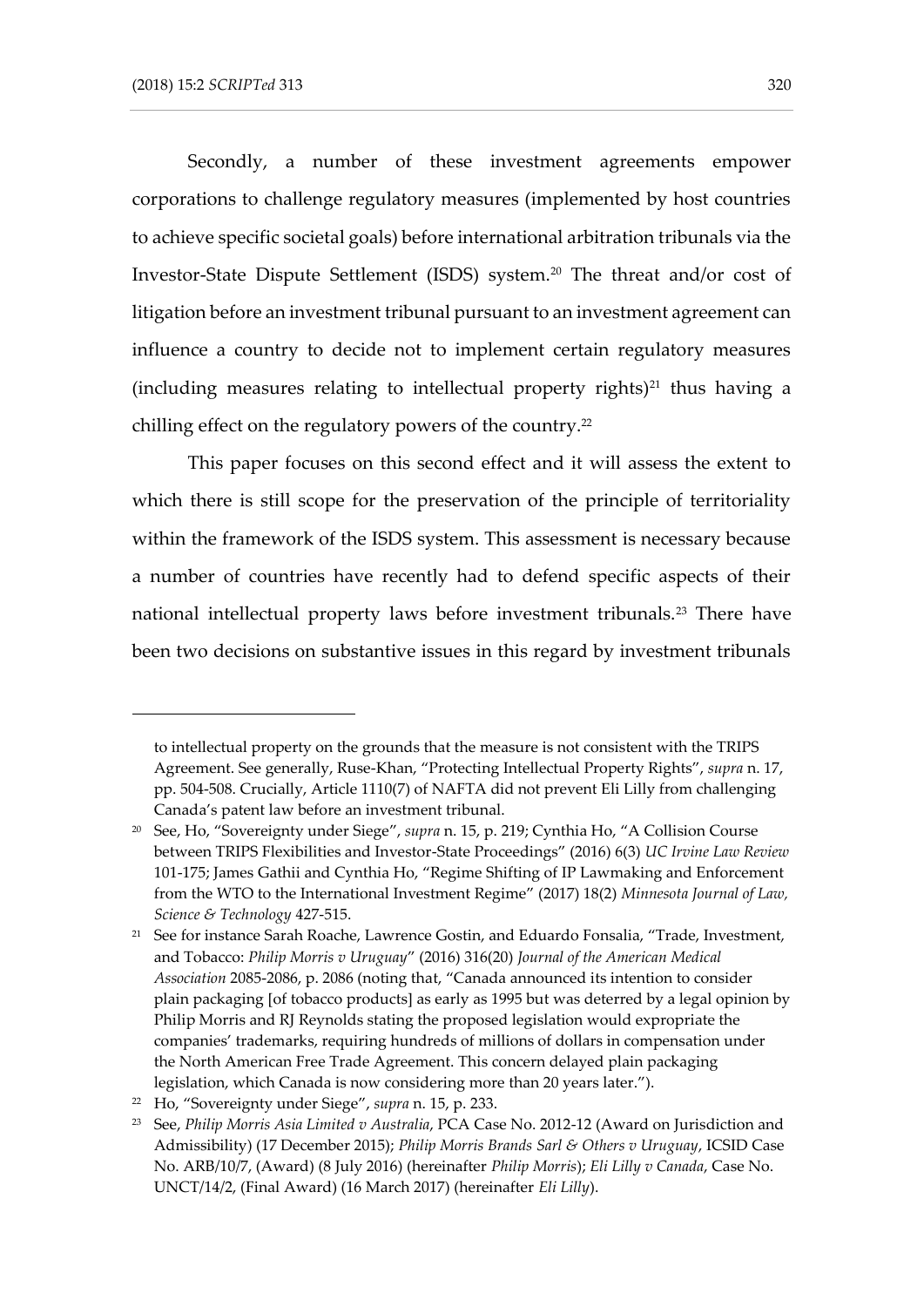and these two cases<sup>24</sup> will be used to assess the extent of the preservation of the principle of territoriality in the ISDS system.<sup>25</sup>

The first case is the dispute between Philip Morris and Uruguay which concerned the latter's implementation of certain measures to curb the consumption of tobacco products in its country but which Philip Morris construed as an expropriation of its trademarks.<sup>26</sup> The second case is the dispute between Eli Lilly and Canada which concerned the interpretation of the utility requirement under Canadian patent law.<sup>27</sup>

This paper is structured into three main parts. Part two will examine the impact of the assetization of intellectual property and the ISDS system on the principle of territoriality. Parts three and four will attempt to determine whether there is still scope for the preservation of the principle of territoriality within the ISDS system by examining the decisions of the investment tribunals in the dispute between Philip Morris and Uruguay (in part three) and the dispute between Eli Lilly and Canada (in part four).

# **2 The principle of territoriality, the assetization of intellectual property, and the ISDS system**

As noted in the introduction above, assetization of intellectual property is the incorporation of intellectual property rights as investment assets into bilateral investment treaties and investment chapters of free trade agreements. As the

<sup>24</sup> *Philip Morris*, *supra* n. 23; *Eli Lilly*, *supra* n. 23.

<sup>25</sup> A third case (*Philip Morris Asia Limited v Australia*, *supra* n. 23) was dismissed for lack of jurisdiction and will thus not be examined in this paper.

<sup>26</sup> *Philip Morris*, *supra* n. 23.

<sup>27</sup> *Eli Lilly*, *supra* n. 23.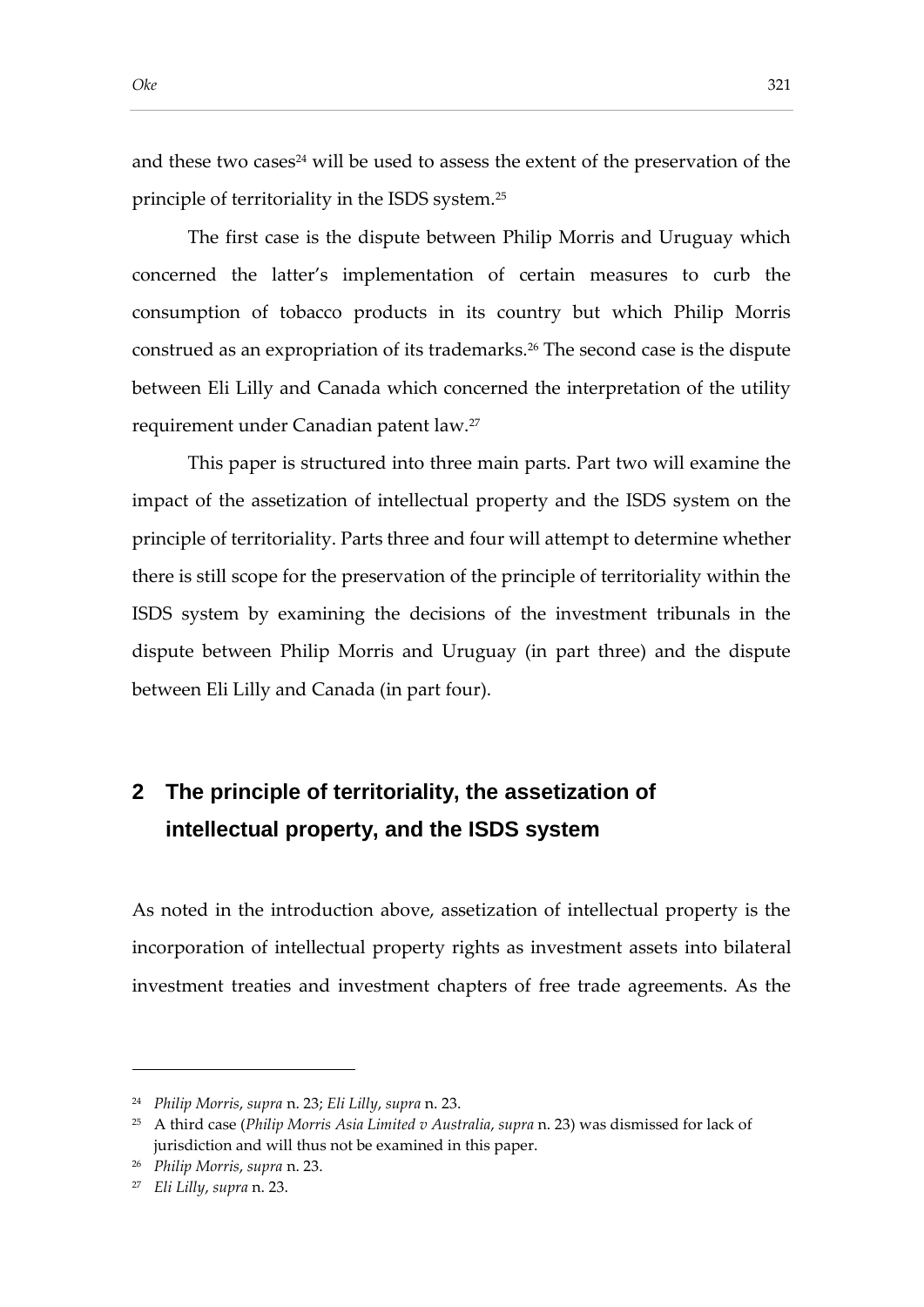assetization of intellectual property can enable corporate actors to challenge national intellectual property laws before investment tribunals via the ISDS system, scholars have highlighted the impact that assetization can have on the principle of territoriality in IIPL.<sup>28</sup> There are a number of ways in which the assetization of intellectual property and the ISDS system can negatively impact the principle of territoriality in IIPL. It should be noted that there are other problems with the ISDS system<sup>29</sup> and there have been calls from some quarters for the reform of the ISDS system as a whole.<sup>30</sup> Indeed, in response to criticisms of the current ISDS system, the EU and Canada have recently jointly called for the establishment of a multilateral investment court.<sup>31</sup> However, this paper only focuses on the aspects of the existing ISDS system that can negatively affect the principle of territoriality in IIPL and two of these are discussed below.

Firstly, as Frankel points out, there is an incongruence between the object and purpose of protecting intellectual property and the object and purpose of

<sup>28</sup> See, Dreyfuss and Frankel, "From Incentive to Commodity to Asset", *supra* n. 12, p.571 (noting that, "once assetization is realized through successive negotiations over IP, investment treaties and investment chapters in free trade agreements become significant for lurking within them are provisions defining IP as assets and a mechanism–investor-state arbitration–that protects these assets from direct or indirect expropriation and guarantees investors fair and equitable treatment.").

<sup>&</sup>lt;sup>29</sup> The ISDS system has been criticised for the lack of consistency in the decisions generated via the system as it has neither binding precedents nor an appellate system. In addition, it has also been criticised for its lack of transparency and its potential to produce decisions that might be inconsistent with other international dispute settlement systems such as the WTO dispute settlement system. See generally, Ho, "Sovereignty under Siege", *supra* n. 15, pp. 234, 250.

<sup>30</sup> Anthea Roberts, "The Shifting Landscape of Investor-State Arbitration: Loyalists, Reformists, Revolutionaries and Undecideds" (EJIL: *Talk!*, 15 June 2017), available at https://www.ejiltalk.org/the-shifting-landscape-of-investor-state-arbitration-loyalistsreformists-revolutionaries-and-undecideds/ (accessed 3 August 2017).

<sup>&</sup>lt;sup>31</sup> See, Council of the European Union, "Joint Interpretative Instrument on the Comprehensive Economic and Trade Agreement (CETA) between Canada and the European Union and its Member States" 13541/16 (27 October 2016) available at http://data.consilium.europa.eu/doc/document/ST-13541-2016-INIT/en/pdf (accessed 3 August 2017). See also, *supra* n. 30.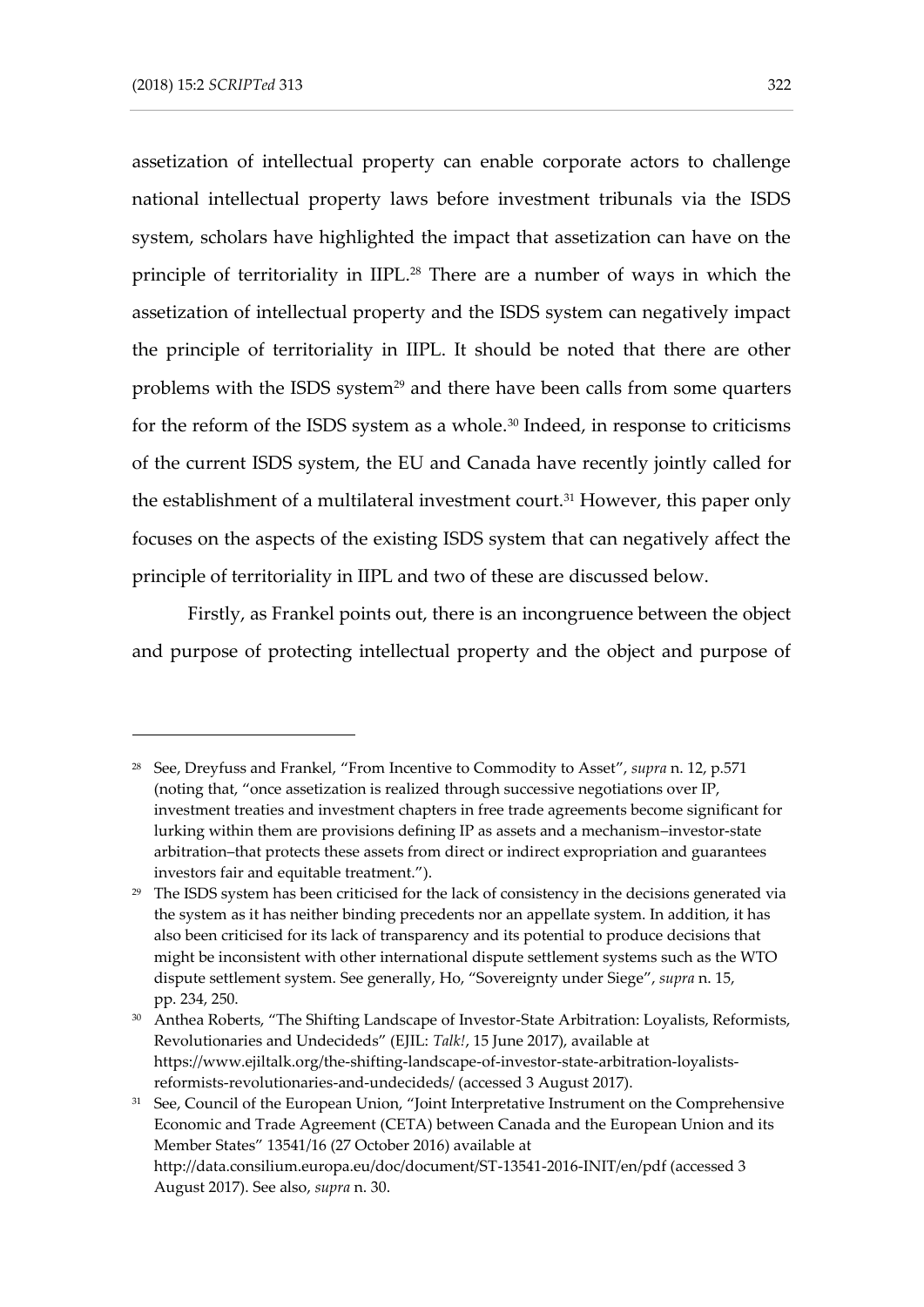protecting investment assets.<sup>32</sup> While intellectual property laws are typically rationalised as instruments for incentivising creativity, investment agreements are aimed at protecting an investor's assets with the expectation of gain or profit.<sup>33</sup> In addition, while intellectual property rights are typically not absolute rights and the impairment of an intellectual property right either through governmental regulation or third party use might be permissible if it falls within one of the limitations and exceptions to such rights under national laws, the rules for determining what constitutes an expropriation of an investment asset pursuant to an investment agreement may not necessarily overlap with the rules for determining what constitutes a permissible impairment of an intellectual property right.<sup>34</sup> In other words, a governmental regulation or measure that could be considered a permissible limitation of an intellectual property right under a country's national intellectual property laws could be characterised by an investor as an expropriation of its investment asset pursuant to an investment agreement. This incongruence between the object and purpose of intellectual property law and international investment law might impair the ability of a state to design its national intellectual property laws in a way that enables it to achieve specific societal goals.

Secondly, the ability of investment tribunals to consider the broader public interest when resolving investment disputes has also been called into question.<sup>35</sup> Frankel contends that "there is scant evidence that many investment

<sup>&</sup>lt;sup>32</sup> See generally, Frankel, "Interpreting the Overlap", *supra* n. 15, p. 139 (noting that, "At its bluntest, the objects and purposes of international IP … and the object and purpose of investment agreements are not the same.").

<sup>33</sup> Dreyfuss and Frankel, "From Incentive to Commodity to Asset", *supra* n. 12, p. 572.

<sup>34</sup> *Ibid*.

<sup>&</sup>lt;sup>35</sup> See, Kate Miles, "Reconceptualising International Investment Law: Bringing the Public Interest into Private Business" in Meredith Lewis and Susy Frankel (eds.), *International Economic Law and National Autonomy* (CUP, 2010), p. 295 (noting that, "Matters of public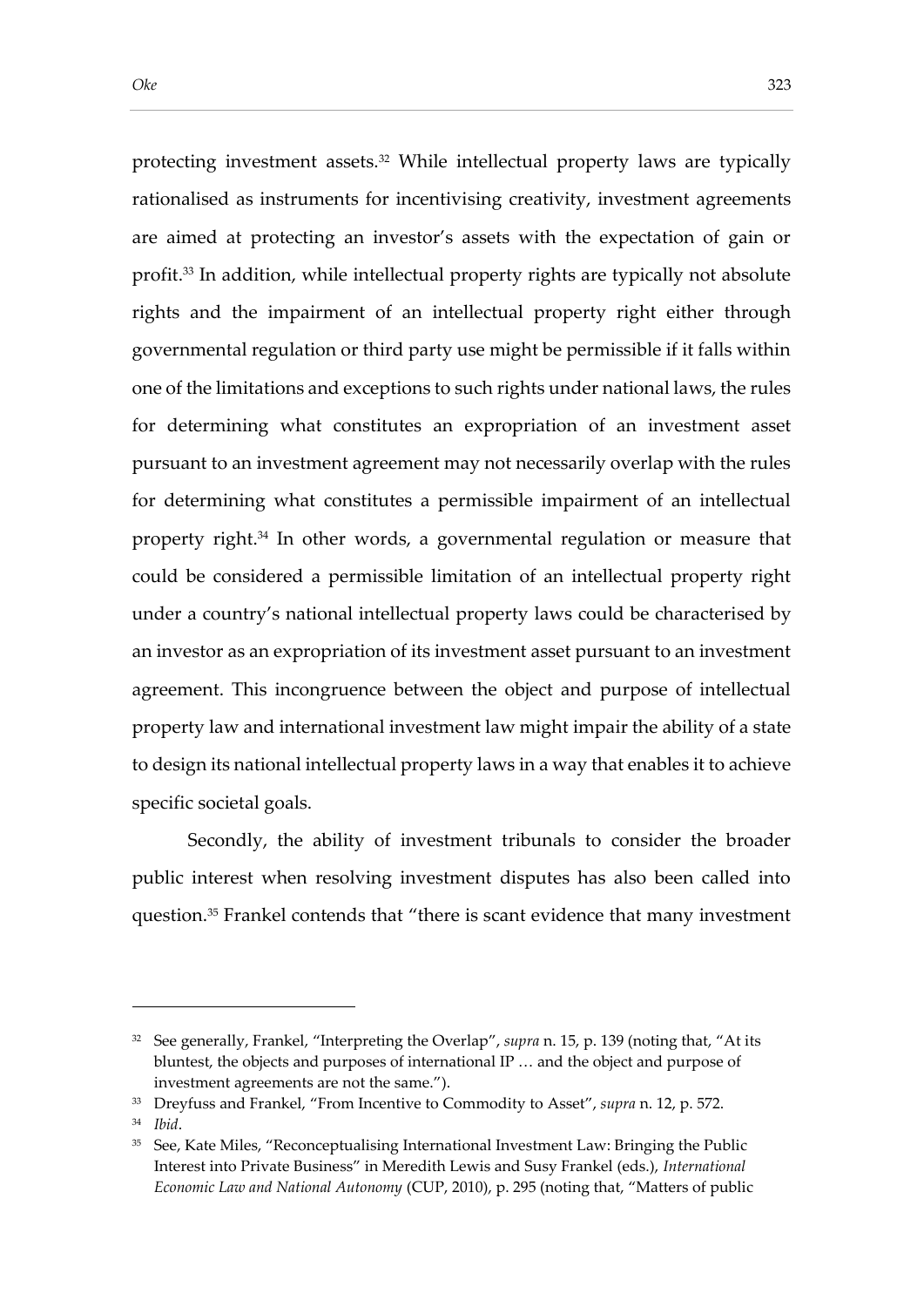tribunals take into account values which might be described as public goods or interests outside of the litigating parties."<sup>36</sup> This has serious implications for investment disputes involving intellectual property rights as a country may decide, in the public interest, to introduce specific measures relating to intellectual property rights in a bid to achieve specific societal goals such as protecting public health.

In determining whether there is still scope for the preservation of the principle of territoriality in IIPL within the ISDS system, the two issues identified above will be used as a metric to critically assess the decisions of the tribunals in *Philip Morris* and *Eli Lilly* in parts three and four respectively. In other words, how did these tribunals deal with the incongruence between the object and purpose of protecting intellectual property and the object and purpose of protecting investment assets? Did these tribunals give any weight to public interest considerations in their decisions?

## **3** *Philip Morris v Uruguay*

-

In order to reduce the consumption of tobacco products in its country, the Uruguay government implemented a number of measures including the "single presentation requirement" (SPR)<sup>37</sup> and the "80/80" regulation.<sup>38</sup> The SPR permits the sale of only one variant of cigarette per brand family i.e. it prohibits the sale of more than one variant of the same brand of cigarette. The 80/80 regulation requires health warnings on 80% of both sides of cigarette packs, leaving only

interest are inherently involved in investor-state disputes. And yet, the current arbitration model is ill-equipped to address these wider issues.").

<sup>36</sup> Frankel, "Interpreting the Overlap", *supra* n. 15, p. 125.

 $37$  The SPR was implemented via Ordinance 514 of 18 August 2008 of the Uruguayan Ministry of Public Health.

<sup>38</sup> The 80/80 regulation was implemented via Presidential Decree No. 287/009 of 15 June 2009.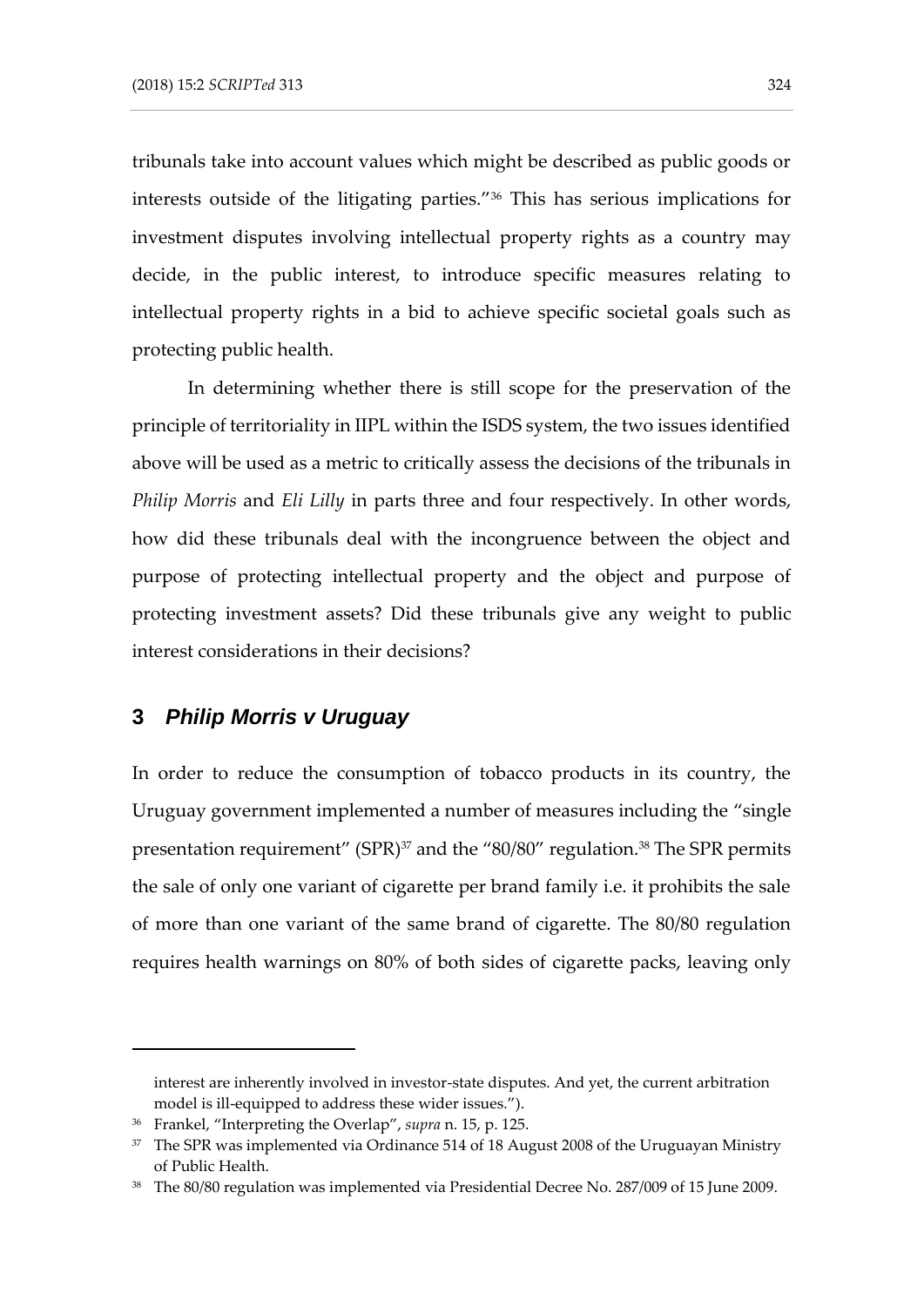20% for trademarks, logos and other information. As a result of these measures, Philip Morris sued Uruguay before an investment tribunal pursuant to a bilateral investment treaty between Switzerland and Uruguay.<sup>39</sup>

Philip Morris alleged, among other things, that the two measures constitute an expropriation of its trademarks pursuant to Article 5 of the bilateral investment treaty.<sup>40</sup> According to Philip Morris, the SPR effectively banned and expropriated seven of its thirteen brand variants and the 80/80 regulation diminished the value of the remaining variants.<sup>41</sup> Uruguay however contended that the measures were a legitimate exercise of its sovereign police power (i.e. regulatory power)<sup>42</sup> and the measures were adopted solely for the purpose of protecting public health and not interference with foreign investment.<sup>43</sup> According to Uruguay, the SPR was adopted to reduce the negative consequences of the promotion of tobacco such as the false marketing by the claimants that certain brand variants are safer than other brand variants.<sup>44</sup> In addition, Uruguay contended that the 80/80 regulation was adopted to heighten the awareness of consumers about the health risks associated with the consumption of tobacco and to encourage its citizens, including young people, to stop or not start smoking tobacco.<sup>45</sup>

Uruguay also contended that Article 5 of the bilateral investment treaty should be interpreted in accordance with Article 31 of the Vienna Convention on the Law of Treaties which permits a tribunal to consider customary international

<sup>44</sup> *Ibid.*

-

<sup>45</sup> *Ibid.*

<sup>&</sup>lt;sup>39</sup> See, Agreement between the Swiss Confederation and the Oriental Republic of Uruguay on the Reciprocal Promotion and Protection of Investments of October 1988 which entered into force in April 1991.

<sup>40</sup> *Philip Morris*, *supra* n. 23, para. 12.

<sup>41</sup> *Ibid*., paras. 180, 193-194.

<sup>42</sup> *Ibid*., para. 181.

<sup>43</sup> *Ibid*., para. 13.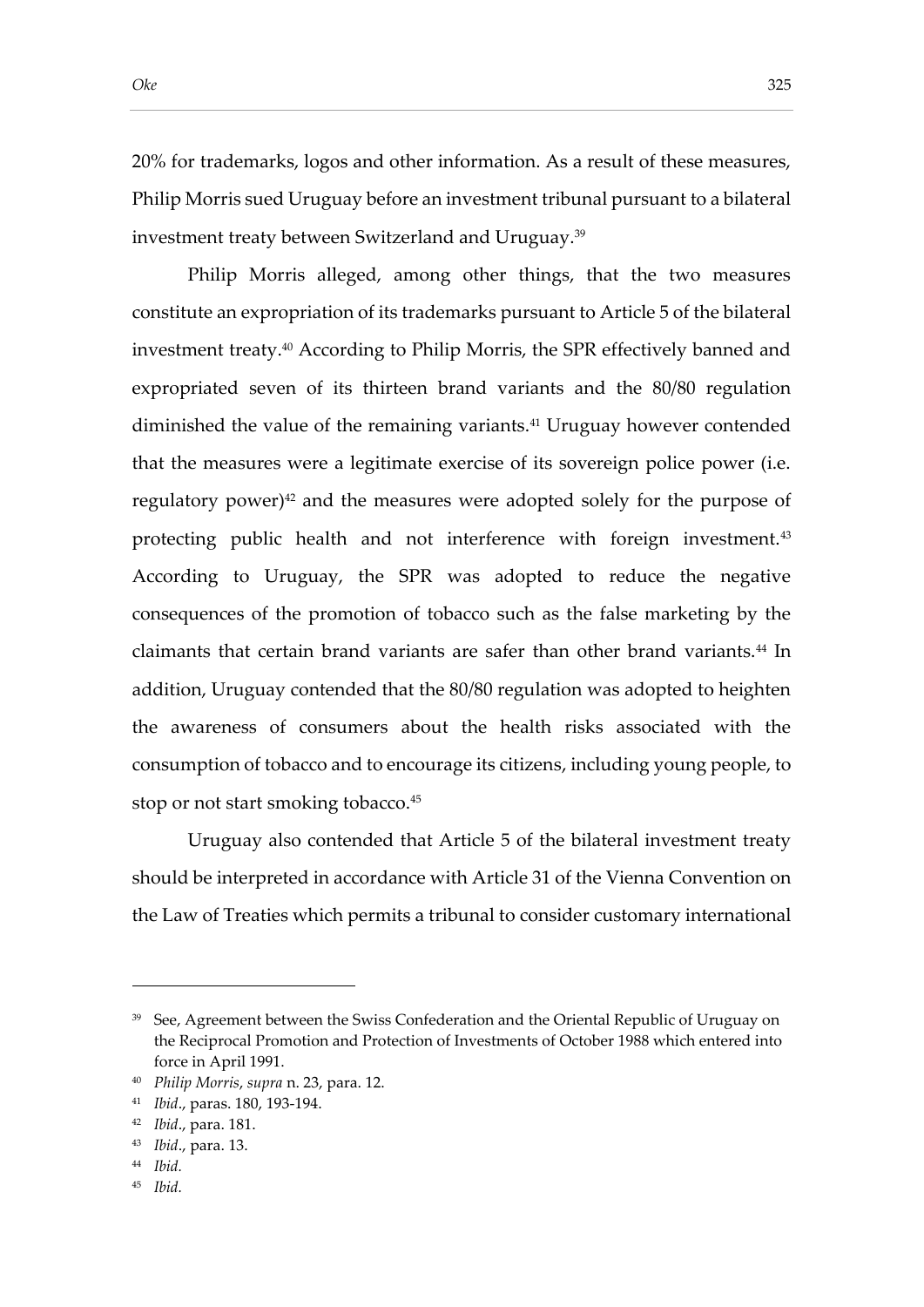law in its interpretation of a treaty.<sup>46</sup> According to Uruguay, "the police powers doctrine is a fundamental rule of customary international law and as such, it must be applied to interpret Article 5, in accordance with Article 31 of the Vienna Convention on the Law of Treaties."<sup>47</sup> In this regard, Philip Morris contended, among other things, that a state's regulatory measure must be subject to limitations and that, even if the measures were adopted to protect public health, they were still expropriatory because they were unreasonable.<sup>48</sup>

In its decision, the tribunal ruled in favour of Uruguay (although there was a dissenting judgment from one of the arbitrators).<sup>49</sup> As this was not a case involving the direct expropriation of an investment asset, a key question for the tribunal was whether the measures implemented by Uruguay were an indirect expropriation of the claimants' asset.<sup>50</sup> According to the tribunal, in order to constitute indirect expropriation, "the government's measures interference with the investor's rights must have a major adverse impact on the Claimants' investments."<sup>51</sup> The tribunal ruled that there was no indirect expropriation and that the measures implemented by Uruguay were a valid exercise of state police powers to protect public health.<sup>52</sup> As noted in part two above, the two issues

<sup>46</sup> See the Vienna Convention on the Law of Treaties of 1969 art. 31(3)(c).

<sup>47</sup> *Philip Morris*, *supra* n. 23, para. 218.

<sup>48</sup> *Ibid*., para. 198.

<sup>49</sup> See, *Ibid.*, para. 2. (Concurring and Dissenting Opinion of Mr Gary Born.) It should be noted that Mr Born dissented on two issues although he agreed with almost all of the conclusions in the tribunal's award. Importantly, he agreed that the measures implemented by Uruguay were not expropriatory. He however disagreed with the majority with regard to whether there was a denial of justice and a denial of fair and equitable treatment. A thorough discussion of Mr Born's dissenting opinion is however not within the scope of this article.

<sup>50</sup> The tribunal noted, "that the legal title to the property representing the Claimants' investment was not affected by the Challenged Measures…Clearly, the Claimants' claim relates to indirect or *de facto* expropriation, as shown by the reference to this kind of expropriation in their pleadings." *Ibid*., para. 191.

<sup>51</sup> *Ibid.*, para. 192.

<sup>52</sup> *Ibid*., paras. 272-307.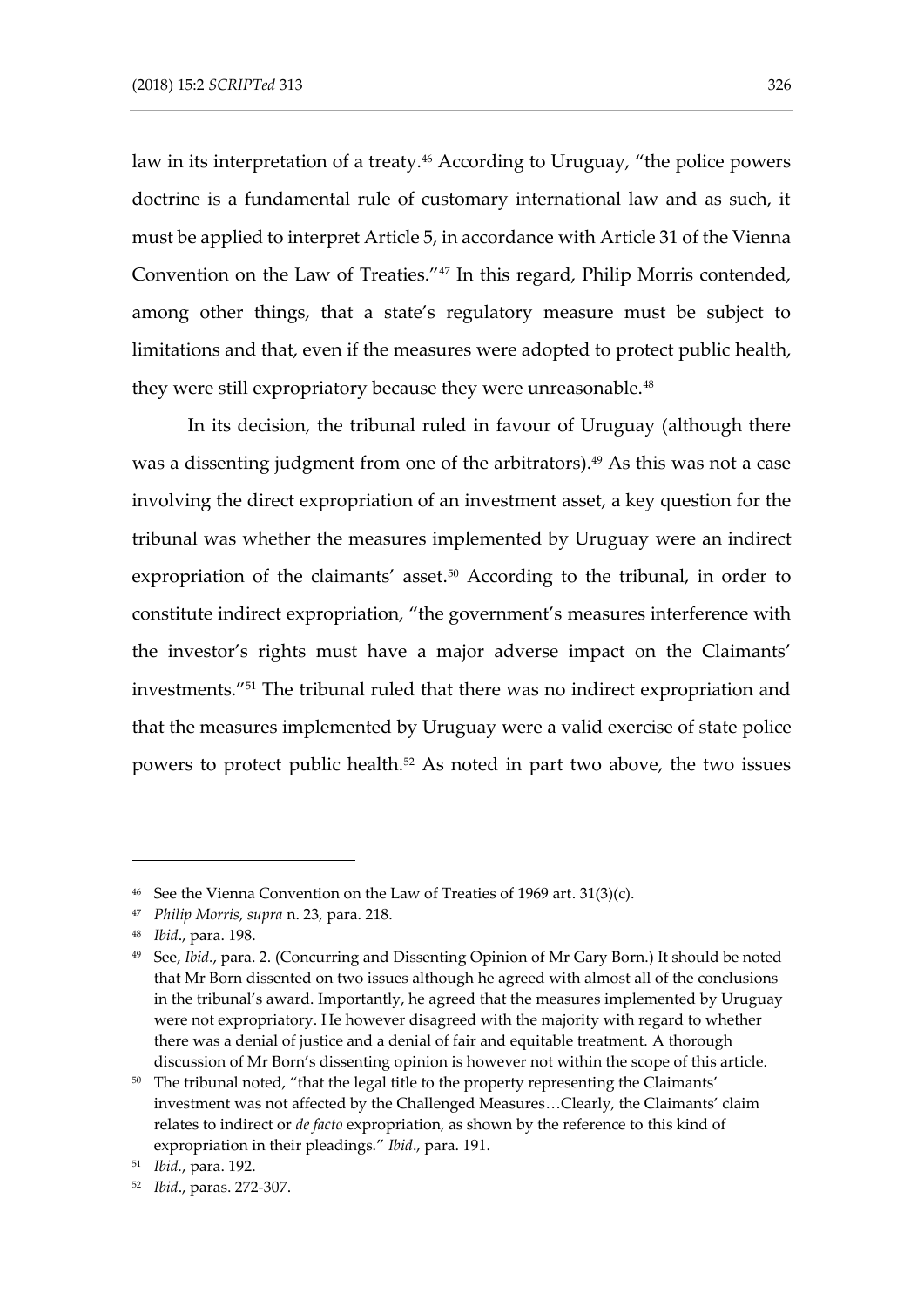# **3.1 The incongruence resulting from treating trademarks as both an investment asset and as an intellectual property right**

In relation to the first issue i.e. the incongruence between the object and purpose of protecting intellectual property and the object and purpose of protecting investment assets, the tribunal's approach to the interpretation of the nature of the rights conferred on Philip Morris by virtue of its trademarks is highly instructive. In this case, the trademarks (which Philip Morris claimed had been expropriated as a result of the measures implemented by Uruguay) were both simultaneously intellectual property rights and investment assets.<sup>53</sup> One crucial question that the tribunal had to answer in this regard was whether Philip Morris' trademarks were capable of being expropriated. Philip Morris contended that it had the "right to use" its trademarks in commerce and thus it could be expropriated while Uruguay contended that trademark owners only have a negative "right to exclude" third parties from using their trademarks and not an affirmative "right to use" them.<sup>54</sup> According to Uruguay, Philip Morris had no rights that could be expropriated since trademarks only confer a negative right to exclude.<sup>55</sup>

In deciding this issue, the tribunal looked beyond the bilateral investment treaty and considered the nature of the right conferred on trademark owners

<sup>&</sup>lt;sup>53</sup> As noted by the tribunal, "It is undisputed that trademarks and goodwill associated with the use of trademarks are protected investments under Article 1(2)(d) of the BIT." *Ibid*., para. 235. Elsewhere, the tribunal referred to the trademarks as "intellectual property assets." *Ibid*., para. 273.

<sup>54</sup> *Ibid.*, paras. 168, 181.

<sup>55</sup> *Ibid*., para. 181.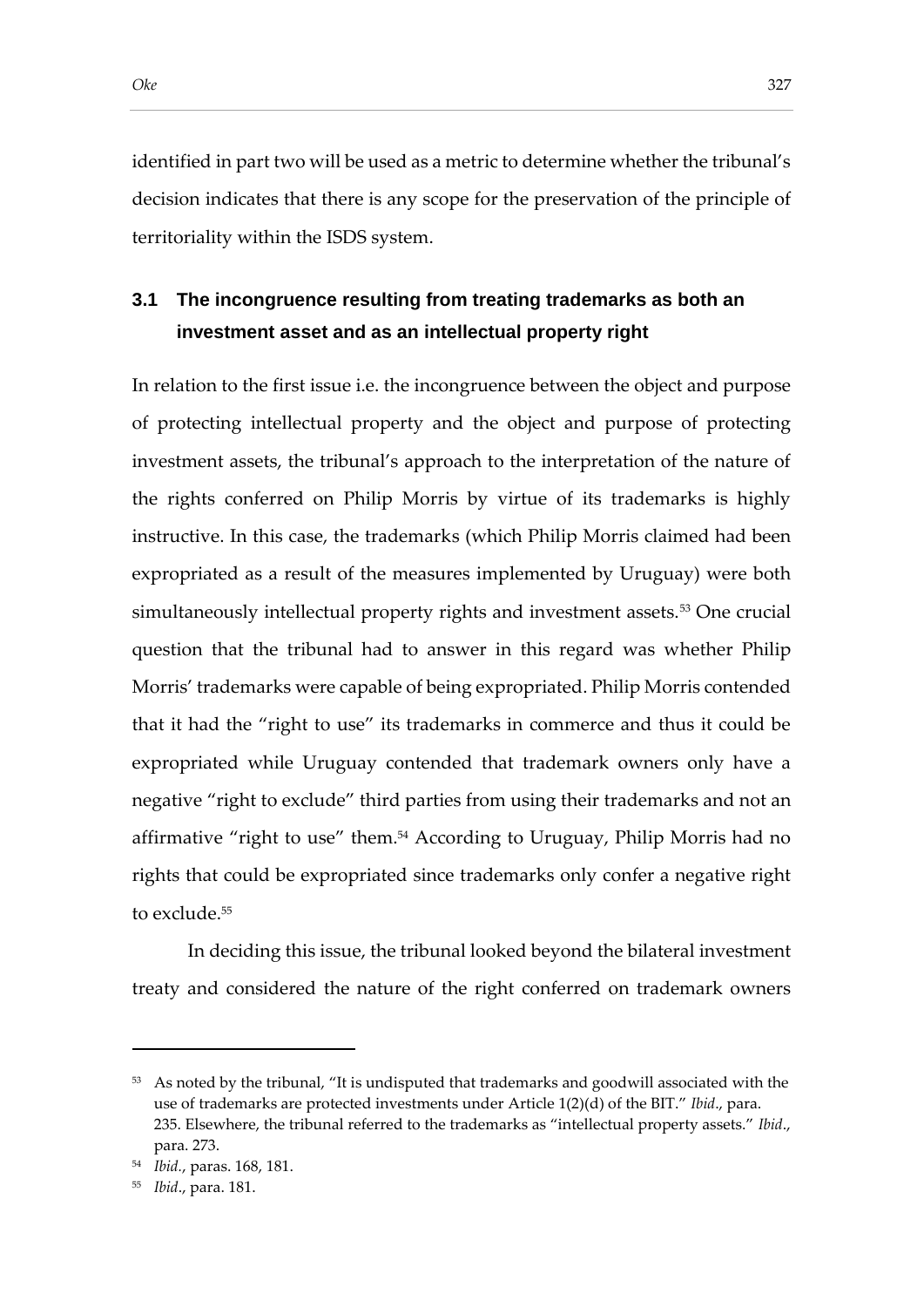under international trademark law i.e. the Paris Convention and the TRIPS Agreement. This approach suggests that the tribunal was cognisant of the unique status of intellectual property as an investment asset. According to the tribunal, there is nothing in either the Paris Convention or the TRIPS Agreement that confers on trademark owners a positive right to use their trademarks.<sup>56</sup> The tribunal noted that Article 16 of the TRIPS Agreement only provides for the exclusive right of a trademark owner to prevent third parties from using the same trademark in the course of trade.<sup>57</sup> The tribunal's analysis did not however stop here. In the tribunal's view, rather than frame the issue as one between a right to use and a right to exclude third parties, it is better to frame the issue as a choice between an absolute versus exclusive right to use.<sup>58</sup> According to the tribunal:

Ownership of a trademark does, in certain circumstances, grant a right to use it. It is a right of use that exists *vis-à-vis* other persons, an exclusive right, but a relative one. It is not an absolute right to use that can be asserted against the State *qua* regulator.<sup>59</sup>

Thus, while recognising that there is no provision under international trademark law that expressly confers a right to use a trademark on the owner, the tribunal adopted the view that the ownership of a trademark could in certain cases confer a right to use it. It should be noted that there is a divergence of opinion on this issue amongst scholars. Some scholars hold to the view, canvassed by Uruguay in this case, that trademark owners only have a negative right to exclude third parties from using their trademarks.<sup>60</sup> Other scholars such

<sup>56</sup> *Ibid*., paras. 260-262.

<sup>57</sup> *Ibid*., para. 262.

<sup>58</sup> *Ibid*., para. 267.

<sup>59</sup> *Ibid*.

 $60$  See generally, Andrew Mitchell, "Australia's Move to the Plain Packaging of Cigarettes and its WTO Compatibility" (2010) 5(2) *Asian Journal of WTO Law and International Health Law and*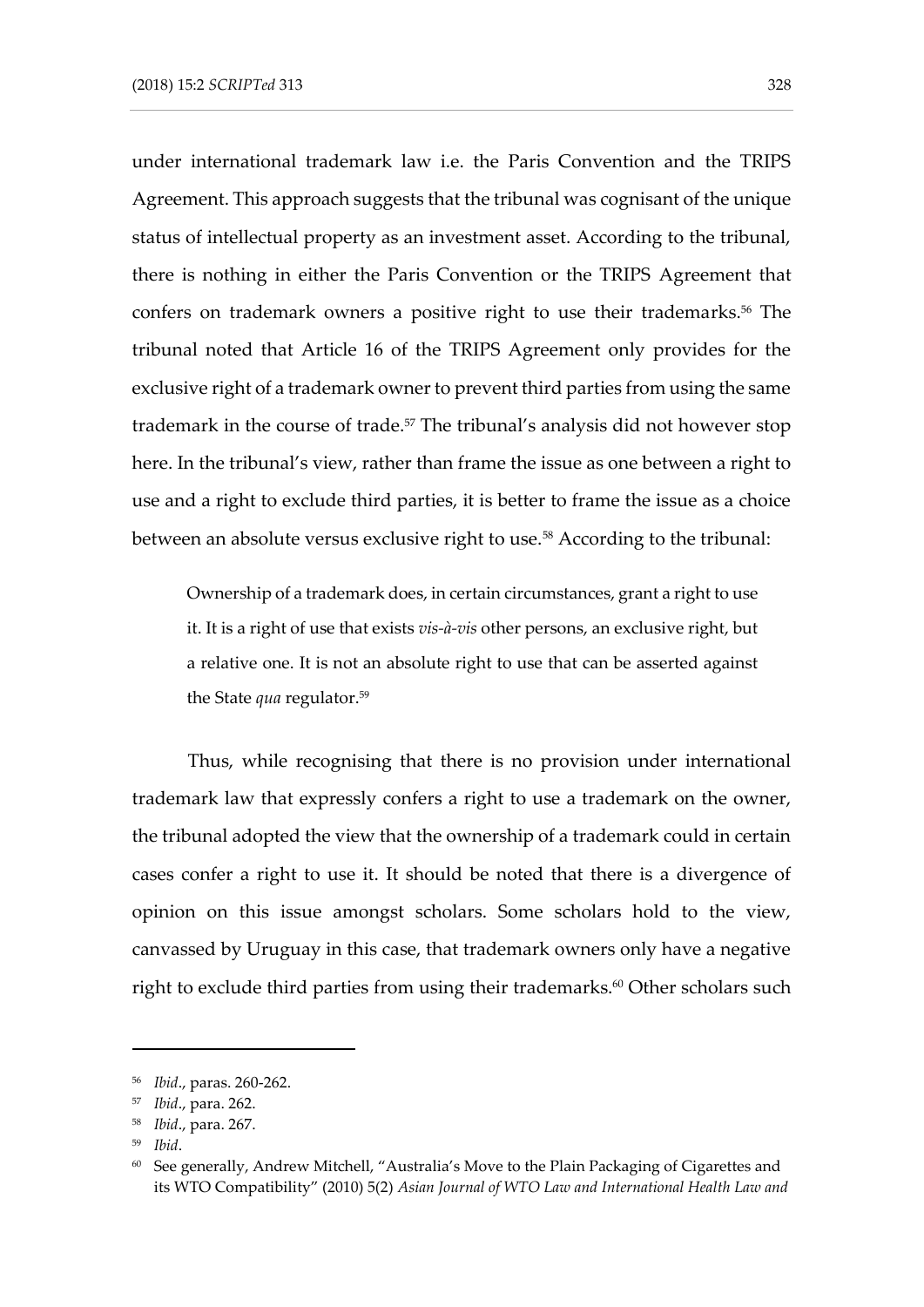as Frankel and Gervais however hold a contrary view and contend that "there is a leap in logic from saying that because Article 16 frames certain rights as exclusive rights against infringement (negative rights), therefore trademark owners have no rights to use (positive rights)."<sup>61</sup> They further contend that trademarks are not registered solely to obtain a government certificate but people "register them because they are using the trademark in commerce (or intend to)."<sup>62</sup> They equally point out that, embedded in Article 17 of the TRIPS Agreement, is a recognition of the legitimate interests of trademark owners.<sup>63</sup> In other words, Article 17 seems to go beyond a mere right to exclude as it provides that the "legitimate interests of the owner of the trademark" must be taken into account when members provide limited exceptions to trademark rights. Frankel and Gervais refer to a decision of a WTO dispute settlement panel in *European Communities – Protection of Trademarks and Geographical Indications for Agricultural Products and Foodstuffs* where the panel stated that:

Every trademark owner has a legitimate interest in preserving the distinctiveness, or capacity to distinguish, of its trademark so that it can perform that function. This includes its interest in using its own trademark

*Policy* 405-426, pp. 415-416. Mitchell also relies on the ruling of the WTO Panel in *European Communities – Protection of Trademarks and Geographical Indications for Agricultural Products and Foodstuffs* (15 March 2005) WT/DS174/R, para. 7.210, where the Panel stated that the TRIPS Agreement "does not generally provide for the grant of positive rights to exploit or use certain subject matter, but rather provides for the grant of negative rights to prevent certain acts." Other scholars who hold this view include: Henning Grosse Ruse-Khan, "Assessing the Need for a General Public Interest Exception in the TRIPS Agreement" in Annette Kur (ed.), *Intellectual Property Rights in a Fair World Trade System: Proposals for Reform of TRIPS* (Edward Elgar, 2011), p. 197; Tania Voon and Andrew Mitchell, "Implications of WTO Law for Plain Packaging of Tobacco Products" in Tania Voon et al. (eds.), *Public Health and Plain Packaging of Cigarettes: Legal Issues* (Edward Elgar, 2012), pp. 115-119.

<sup>61</sup> See, Susy Frankel and Daniel Gervais, "Plain Packaging and the Interpretation of the TRIPS Agreement" (2013) 46(5) *Vanderbilt Journal of Transnational Law* 1149-1214, p. 1188.

<sup>62</sup> *Ibid.,* p. 1212.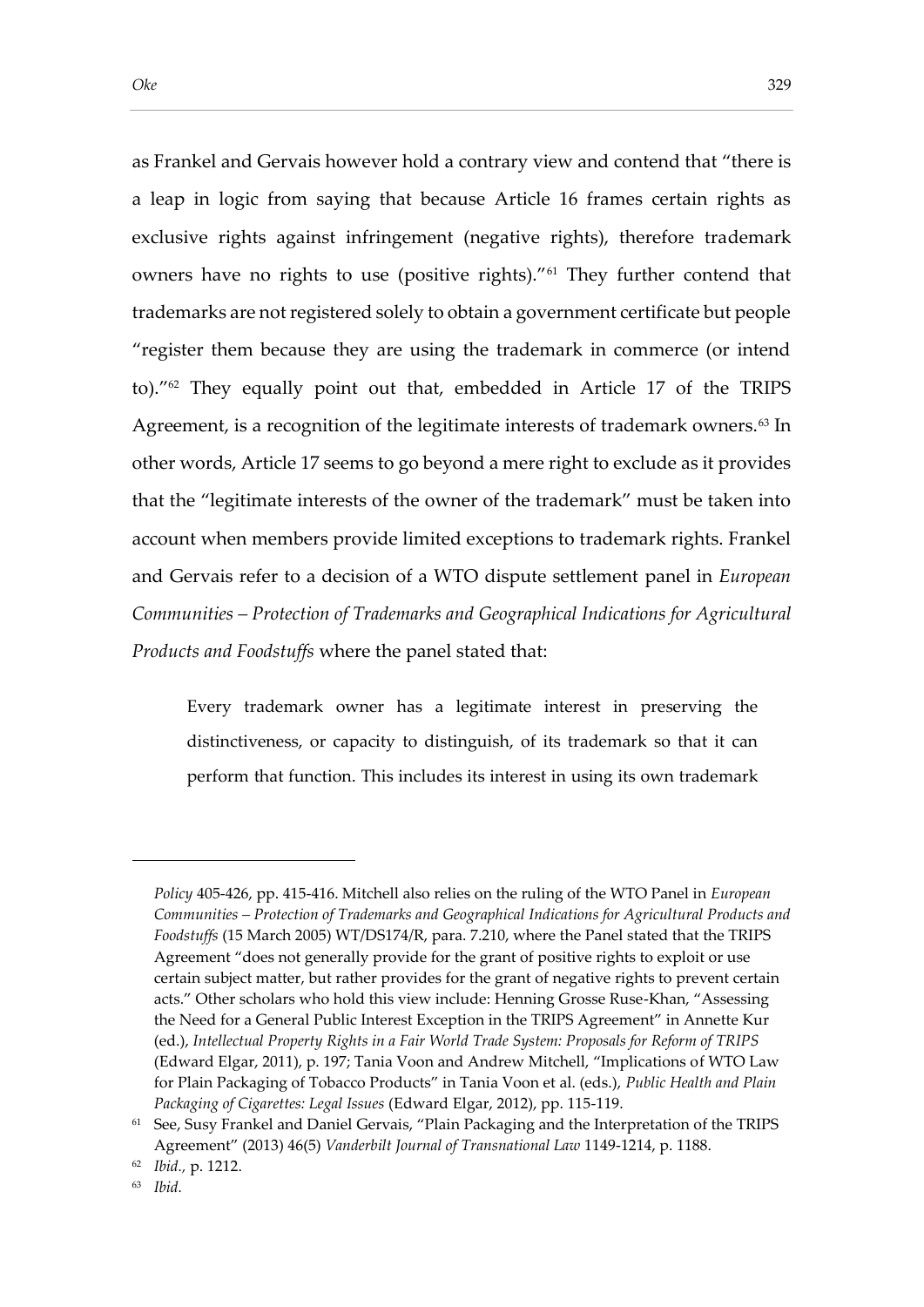in connection with the relevant goods and services of its own and authorized undertakings.<sup>64</sup>

It will thus appear that even though there is no express provision in the TRIPS Agreement conferring a right to use on trademark owners, this does not mean that trademark owners do not have a legitimate interest in using their trademarks in commerce. The tribunal however did not deem it necessary to consider whether trademark owners have a legitimate interest in using their trademarks.<sup>65</sup> Nevertheless, the tribunal concluded its analysis on this question by ruling that:

…under Uruguayan law or international conventions to which Uruguay is a party the trademark holder does not enjoy an absolute right of use, free of regulation, but only an exclusive right to exclude third parties from the market so that only the trademark holder has the possibility to use the trademark in commerce, subject to the State's regulatory power.<sup>66</sup>

Thus, the crucial point to note here is that trademarks are not absolute rights and they are subject to the state's regulatory power. In other words, despite the dual nature of the trademarks involved in this dispute (i.e. as both intellectual property and investment assets), the tribunal still recognised the unique status of intellectual property rights in the context of investment agreements. The approach of the tribunal in this regard is in line with the object and purpose of the TRIPS Agreement which provides in Article 8 that, in formulating or amending their national intellectual property laws, countries can adopt measures

<sup>64</sup> WTO, *European Communities – Protection of Trademarks and Geographical Indications for Agricultural Products and Foodstuffs* (15 March 2005*) WT/DS174/R*, para. 7.664.

<sup>65</sup> See, *Philip Morris*, *supra* n. 23, para. 271, footnote 346.

<sup>66</sup> *Ibid*., para. 271.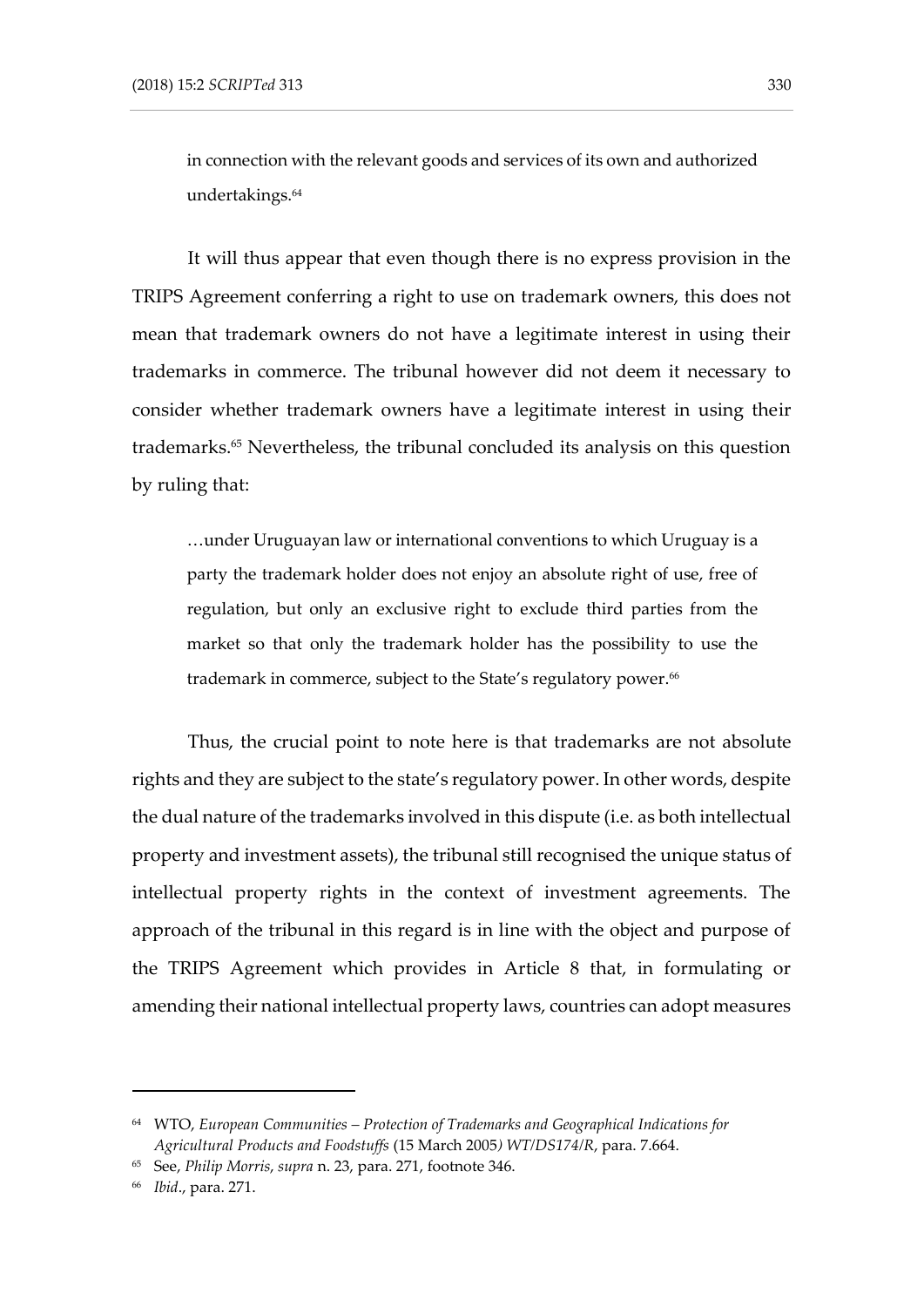necessary to protect public health and nutrition. As the tribunal pointed out in its analysis, "if a food additive is, subsequent to the grant of a trademark, shown to cause cancer, it must be possible for the government to legislate so as to prevent or control its sale notwithstanding the trademark."<sup>67</sup> Consequently, simply because a trademark is an investment asset, it does not mean that it therefore becomes immune from a state's regulatory power. The approach of the tribunal in this regard thus accords with, and preserves, the principle of territoriality.

#### **3.2 The public interest**

In relation to the second issue i.e. the ability of investment tribunals to consider the broader public interest when resolving investment disputes, the approach of the tribunal in this regard appears to be contrary to the view that "there is scant evidence that many investment tribunals take into account values which might be described as public goods or interests outside of the litigating parties."<sup>68</sup> The approach of the tribunal with regard to considering the broader public interest can be discerned in its analysis of the question concerning whether the measures introduced by Uruguay expropriated Philip Morris' investment.

According to the tribunal, the 80/80 regulation did not constitute an indirect expropriation and it held that a "limitation to 20% of the space available to such purpose could not have a substantial effect on the Claimants' business since it consisted only in a limitation imposed by the law on the modalities of use of the relevant trademarks."<sup>69</sup> The tribunal also stated that the SPR did not substantially deprive the claimants of the value, use or enjoyment of their

<sup>67</sup> *Ibid*., para. 269.

<sup>68</sup> Frankel, "Interpreting the Overlap", *supra* n. 15, p. 125.

<sup>69</sup> *Philip Morris*, *supra* n. 23, para. 276.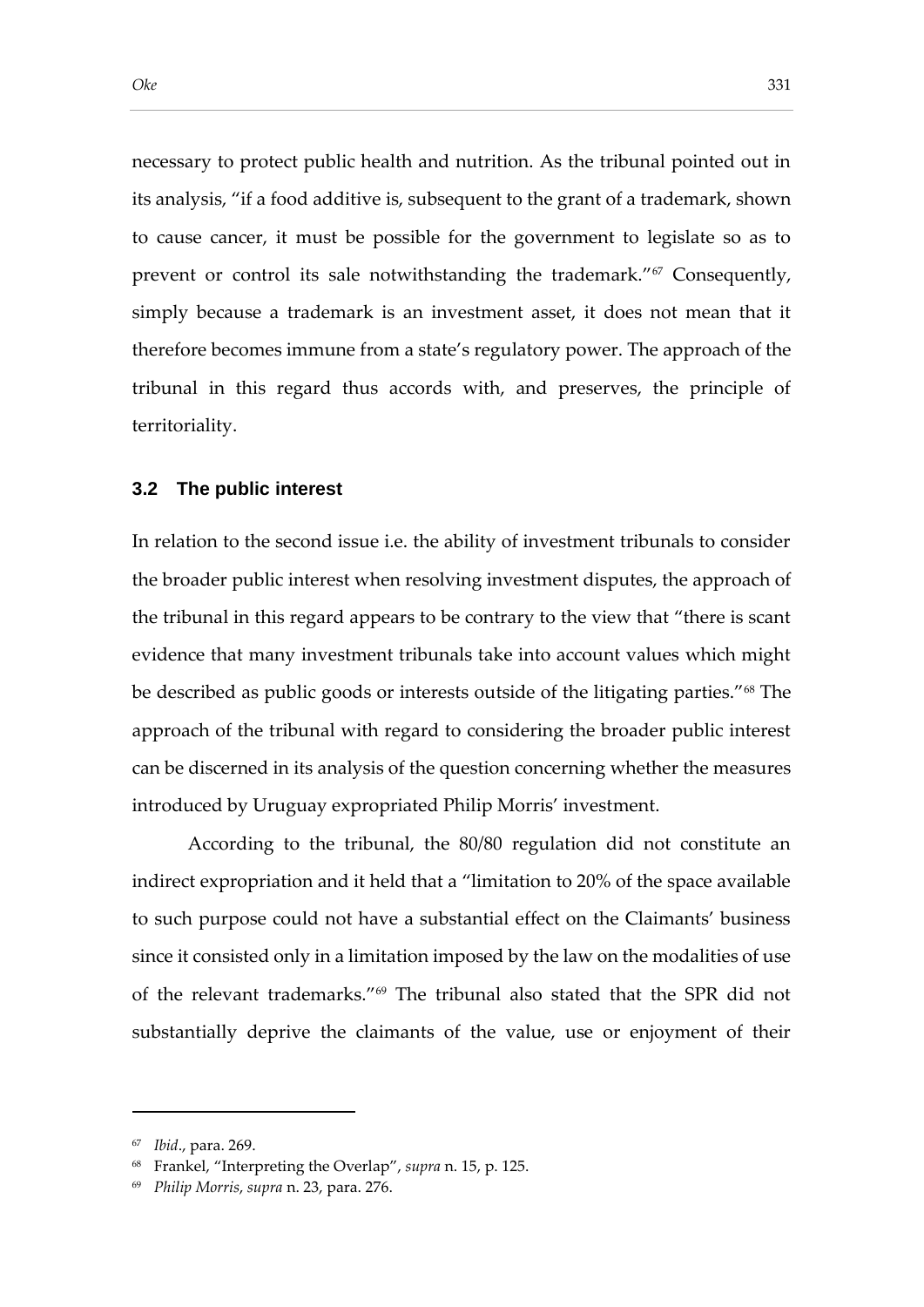investments.<sup>70</sup> The tribunal took note of the fact that Philip Morris admitted this much when they mentioned that "while Abal [one of the claimant companies owned by Philip Morris] has grown more profitable since 2011, Abal would have been even more profitable if Respondent has not adopted the challenged measures."<sup>71</sup> The tribunal took the view that:

…in respect of a claim based on indirect expropriation, as long as sufficient value remains after the Challenged Measures are implemented, there is no expropriation. As confirmed by investment treaty decisions, a partial loss of the profits that the investment would have yielded absent the measure does not confer an expropriatory character on the measure.<sup>72</sup>

Apart from holding that the measures implemented by Uruguay did not constitute an expropriation of the trademarks, the tribunal further held that the adoption of the measures was a valid exercise of Uruguay's police powers.<sup>73</sup> The tribunal's analysis with regard to the police powers doctrine offers an interesting insight into its approach towards considering the public interest. The tribunal took the view that Article 5 of the bilateral investment treatment (which deals with expropriation) must be interpreted in accordance with Article 31(3)(c) of the Vienna Convention on the Law of Treaties which permits reference to customary international law. Relying on this approach, the tribunal noted that "protecting public health has since long been recognized as an essential manifestation of the State's police power."<sup>74</sup>

<sup>71</sup> *Ibid*.

<sup>70</sup> *Ibid*., para. 284.

<sup>72</sup> *Ibid*., para. 286.

<sup>73</sup> *Ibid*., para. 287.

<sup>74</sup> *Ibid*., para. 291.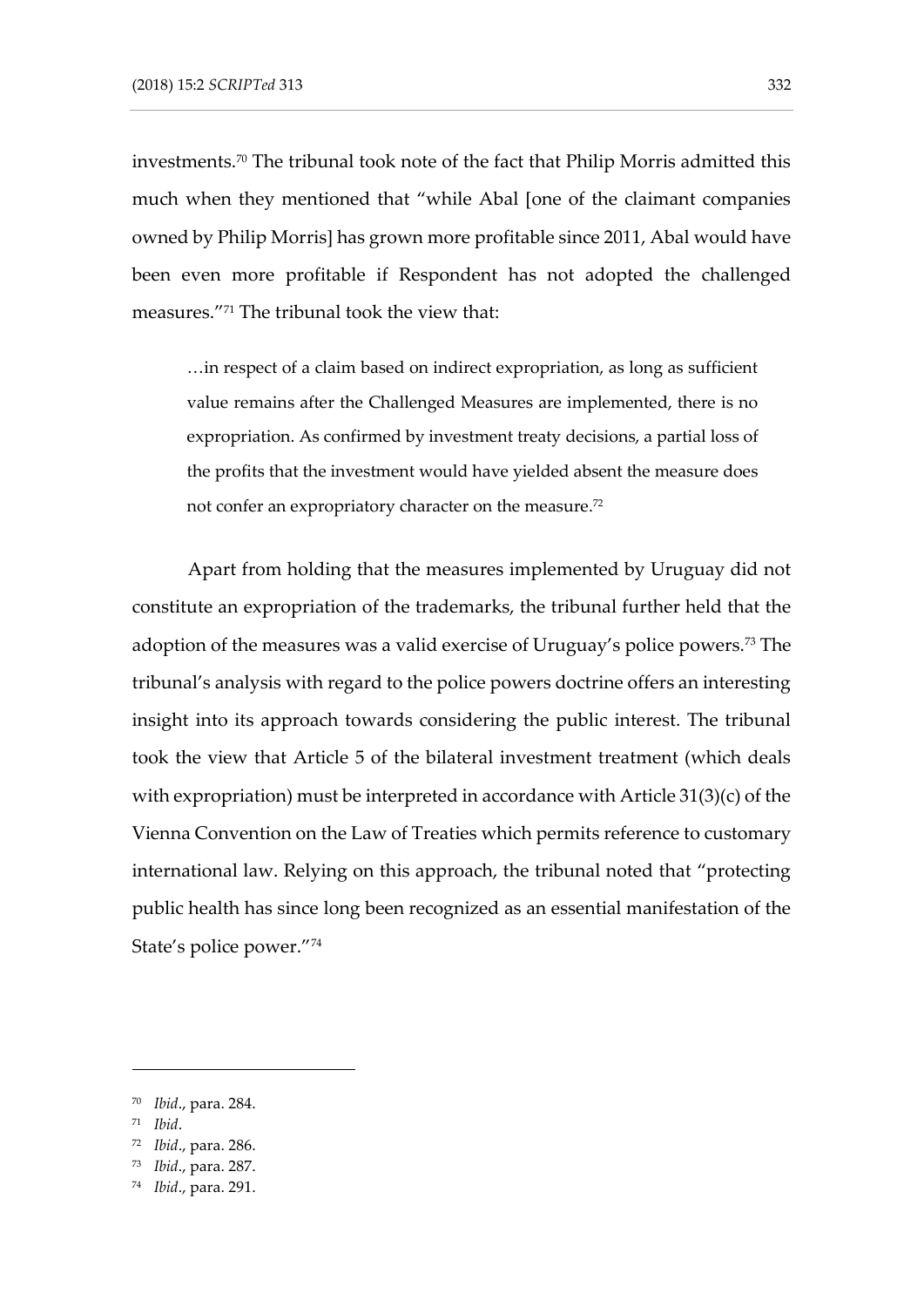The tribunal traced the historical development of the police powers doctrine in international investment law and it noted that, while it was not initially recognised by tribunals, "a consistent trend in favour of differentiating the exercise of police powers from indirect expropriation emerged after 2000." 75 As noted by Pellet, the police powers doctrine or the state's right to regulate "accepts that a non-discriminatory taking of property without compensation can be lawful, if decided for a reason of public interest" and "its purpose is to preserve the right of the State to regulate in the public interest."76

Instructively, the tribunal "stressed that the SPR and the 80/80 Regulation have been adopted in fulfilment of Uruguay's national and international legal obligations for the protection of public health."77 The tribunal took note of the fact that Uruguay had obligations both under its national constitution and the WHO's Framework Convention on Tobacco Control (FCTC) to protect its citizens from the harmful effects of tobacco.<sup>78</sup> Importantly, the tribunal even incorporated a human rights perspective into its decision by noting that the "FCTC is one of the international conventions to which Uruguay is a party guaranteeing the human rights to health; it is of particular relevance in the present case, being

<sup>75</sup> *Ibid.*, para. 295. In this regard the tribunal referred to the following cases: *Tecmed v Mexico* (29 May 2003) ARB (AF)/00/2 (Award); *Methanex v United States* (3 August 2005) (Final Award); *Saluka v Czech Republic* (17 March 2006) (Partial Award); *Chemtura v Canada* (2 August 2010) Award.

<sup>76</sup> Alain Pellet, "Police Powers or the State's Right to Regulate: *Chemtura v. Canada*" in Meg Kinnear et al. (eds.), *Building International Investment Law – The First 50 Years of ICSID* (Kluwer Law International, 2015), p. 449. See also, Aikaterini Titi, *The Right to Regulate in International Investment Law*, (Nomos, 2014); Kate Mitchell, "Philip Morris v Uruguay: An Affirmation of 'Police Powers' and 'Regulatory Power in the Public Interest' in International Investment Law" (EJIL: *Talk!*, 28 July 2016), available at https://www.ejiltalk.org/philipmorris-v-uruguay-an-affirmation-of-police-powers-and-regulatory-power-in-the-publicinterest-in-international-investment-law/ (accessed 3 August 2017).

<sup>77</sup> *Philip Morris*, *supra* n. 23, para. 302.

<sup>78</sup> *Ibid.,* paras. 302-304.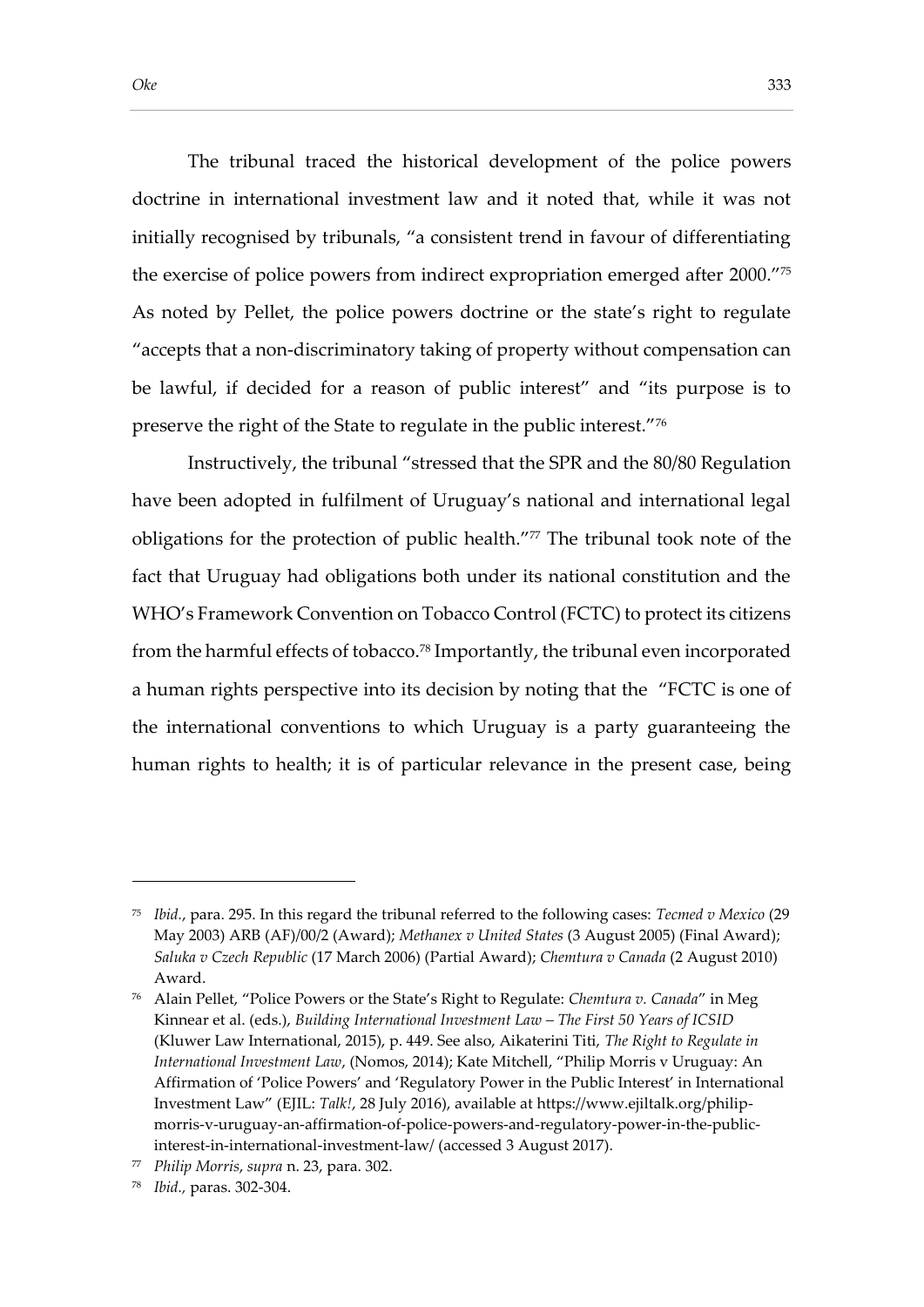specifically concerned to regulate tobacco control."<sup>79</sup> The tribunal took the view that the SPR and the 80/80 regulation satisfied the conditions that must be fulfilled for a state's exercise of its regulatory powers not to constitute indirect expropriation i.e. it was taken bona fide to protect the public welfare (specifically public health in this case), it was non-discriminatory, and it was proportionate.<sup>80</sup>

The tribunal's approach to the question of whether the measures implemented by Uruguay constitute an expropriation of Philip Morris' investments and its invocation of the police powers doctrine demonstrates that there is still some scope and hope for the preservation of the principle of territoriality within the ISDS system. This is important because even under the TRIPS Agreement, pursuant to Articles 8 and 20, countries are permitted to introduce measures to regulate the use of trademarks in order to protect the public health.<sup>81</sup>

### **4** *Eli Lilly v Canada*

This case centres around the invalidation between 2010 and 2011, of two pharmaceutical patents (on two drugs, Strattera and Zyprexa) belonging to Eli Lilly by Canadian courts based on a failure to satisfy Canada's utility requirement.<sup>82</sup> Eli Lilly alleged that this was an expropriation pursuant to the

<sup>79</sup> *Ibid*., para. 304.

<sup>80</sup> *Ibid*., paras. 305-306.

<sup>81</sup> *Supra* n. 61. There is currently a dispute at the WTO concerning Australia's tobacco plain packaging laws and a decision is expected shortly. See, *Australia – Certain Measures Concerning Trademarks, Geographical Indications and Other Plain Packaging Requirements Applicable to Tobacco Products and Packaging* WT/DS567. Unconfirmed early reports suggest that the WTO Panel upheld Australia's plain packaging laws. See, Tom Miles and Martinne Geller, "Australia Wins Landmark WTO Tobacco Packaging Case – Bloomberg" (Reuters, 4 May 2017), available at http://www.reuters.com/article/us-wto-tobacco-australiaidUSKBN1801S9 (accessed 3 August 2017).

<sup>82</sup> *Eli Lilly*, *supra* n. 23, para. 5.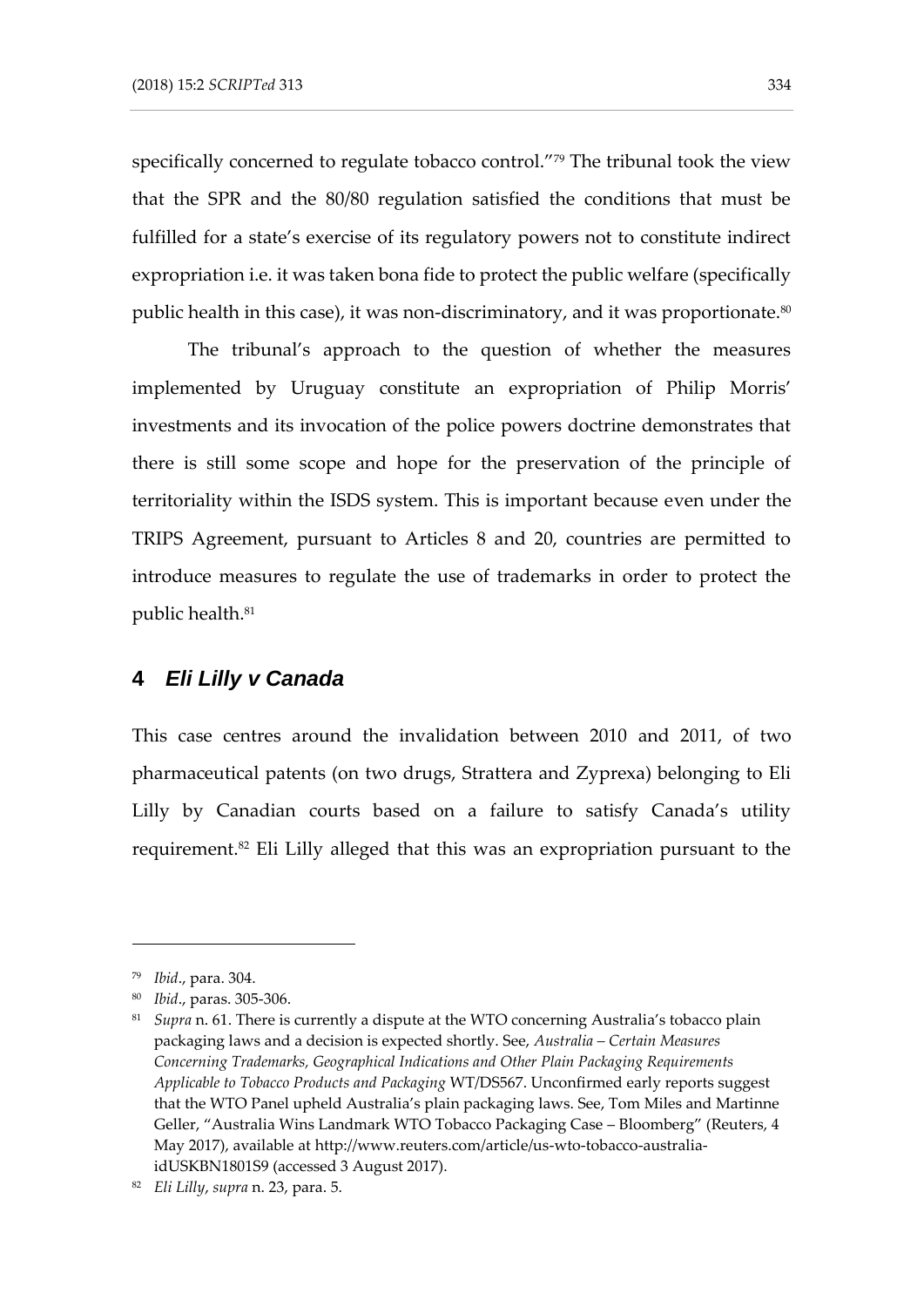North American Free Trade Agreement (NAFTA). In order to fully understand Eli Lilly's complaint in this regard, it is necessary to provide some background on Canada's utility requirement.

According to section 2 of the Canadian Patent Act, an invention "means any new and useful art, process, machine, manufacture or composition of matter, or any new and useful improvement in any art, process, machine, manufacture or composition of matter." Section 27(3)(a) of the Act further provides that the specification of an invention must "correctly and fully describe the invention and its operation or use as contemplated by the inventor." Thus, similar to the situation in most countries, under Canadian patent law, an invention must satisfy the utility requirement. What is however unique about the Canadian utility requirement is the yardstick that Canadian courts developed over time to determine what satisfies the utility requirement. The Canadian Federal Courts developed the "promise of the patent" or "the promise doctrine" according to which if a patent application (construed as a whole) promises a specific utility, the invention would not satisfy the utility requirement unless that promise is fulfilled. As stated by the Canadian Federal Court of Appeal in *Eli Lilly v Novopharm Ltd*,

Where the specification does not promise a specific result, no particular level of utility is required; a "mere scintilla" of utility will suffice. However, where the specification sets out an explicit "promise", utility will be measured against that promise…The question is whether the invention does what the patent promises it will do.<sup>83</sup>

<sup>83</sup> *Eli Lilly v Novopharm Ltd.,* 2010 FCA 197, para. 76.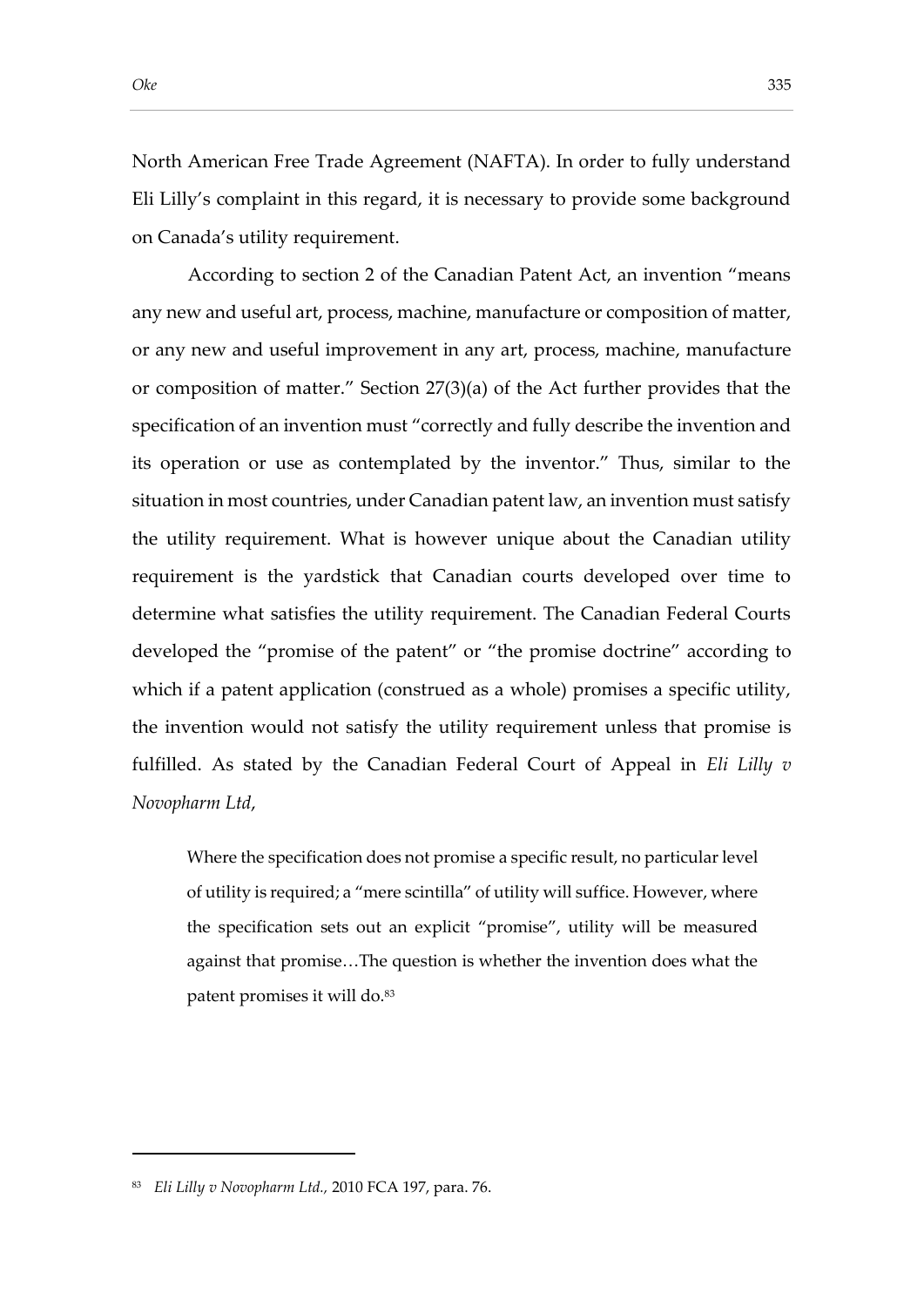As developed by the Canadian courts, the promise of a patent is determined by examining the patent as a whole (including the claims and specification).<sup>84</sup> After identifying the promises, the doctrine requires that these promises be fulfilled either by demonstration or sound prediction and it equates the fulfilment of these promises with the utility requirement in section 2 of the Patent Act.<sup>85</sup> According to the doctrine, if any of the promises are not fulfilled, then the invention would be deemed to have failed to meet the utility requirement.<sup>86</sup>

However, in June 2017, just a few months after the tribunal's decision in the dispute between Eli Lilly and Canada, the Canadian Supreme Court held that the promise doctrine is unsound and that its interpretation of the utility requirement is incongruent with the words and scheme of the Patent Act.<sup>87</sup> Importantly, the Supreme Court held that the doctrine conflates the utility requirement (in section 2) with the disclosure requirement (in section 27(3)) of the Patent Act.<sup>88</sup>

The merits or otherwise of the Canadian Supreme Court's decision is however not the focus of this paper. It suffices to state here that, under the principle of territoriality in IIPL, a country is free to strengthen or weaken its patentability requirements and thus Canada (either through its parliament or courts) is free to change its mind about the promise doctrine. This paper is instead concerned with the question of whether the application of the promise doctrine prior to June 2017, resulting in the invalidation of a number of patents including

<sup>84</sup> *Ibid*., para. 80.

<sup>85</sup> See, *AstraZeneca v Apotex*, 2017 SCC 36, para. 31.

<sup>86</sup> *Ibid.*

<sup>87</sup> *Ibid*., para. 36.

<sup>88</sup> *Ibid*., paras. 43-44.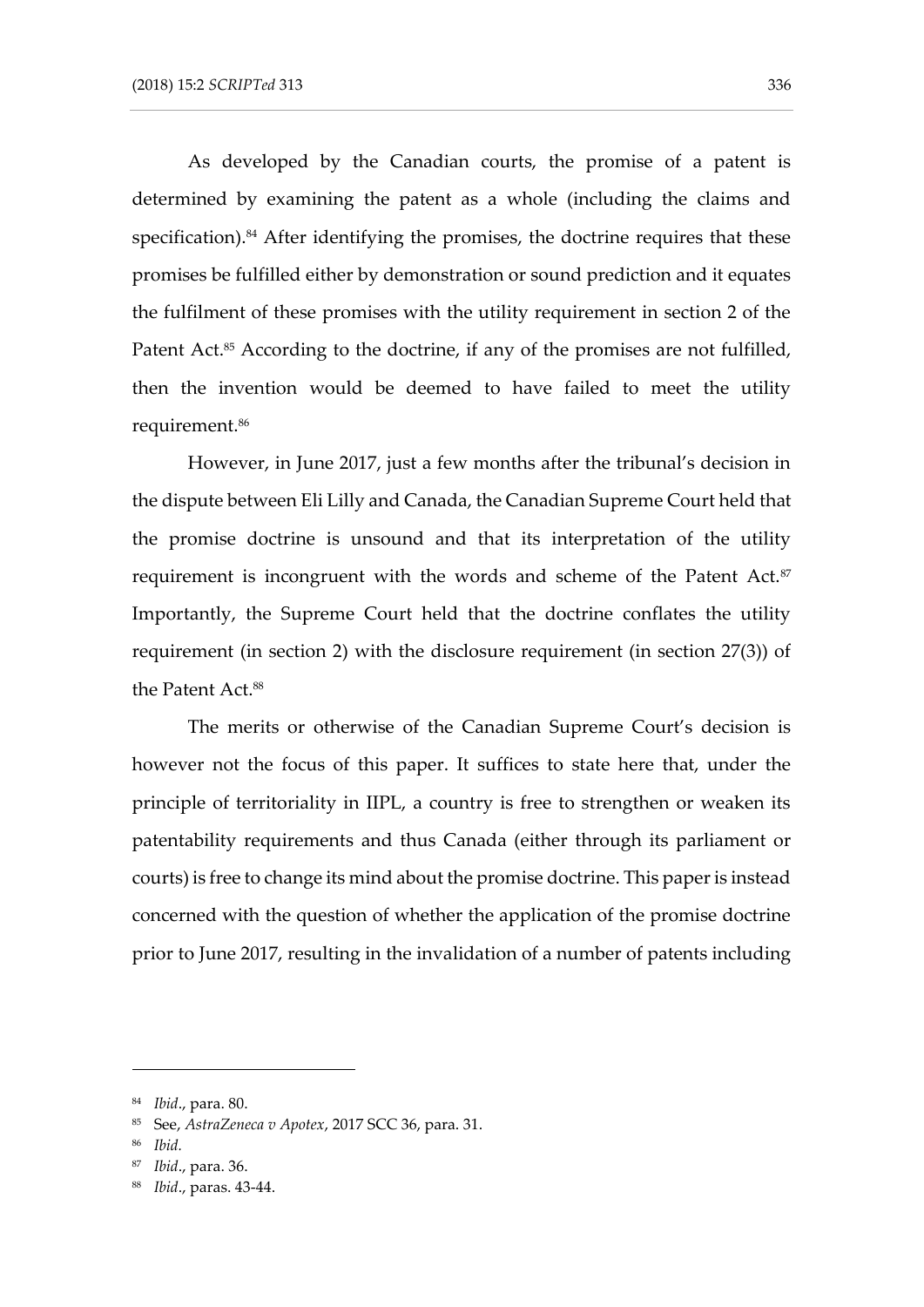Eli Lilly's pharmaceutical patents, constitutes an expropriation of Eli Lilly's patent.

The crux of Eli Lilly's complaint was that Canadian courts developed the promise doctrine in the mid-2000s after it had been granted its patents and it contended that this was a radical development.<sup>89</sup> Importantly, it also contended that the doctrine is inconsistent with Canada's obligation under NAFTA and that the retroactive application of the doctrine to its patent amounted to, *inter alia*, an unlawful expropriation under Article 1110 of NAFTA.<sup>90</sup> In response, Canada contended, among other things, that a national court decision could only breach NAFTA if there had been a denial of justice, that there had been no radical change in the way Canadian courts interpreted the utility requirement, and that the invalidation of Eli Lilly's patent did not amount to a breach of its obligation under NAFTA or any other international obligation.<sup>91</sup>

The tribunal ruled in favour of Canada and it held that Eli Lilly had failed to demonstrate that there had been a radical change in the way Canadian courts construed the utility requirement.<sup>92</sup> The tribunal equally ruled that the invalidation of Eli Lilly's patents was not a breach of Canada's obligations under NAFTA and was therefore not an expropriation.<sup>93</sup> However, the ruling of the tribunal appears to suggest that an investor can challenge the decisions of a country's courts before an investment tribunal even where there has been no denial of justice.<sup>94</sup> A critical discussion of the tribunal's ruling in relation to denial

<sup>89</sup> *Eli Lilly*, *supra* n. 23, para. 5.

<sup>90</sup> *Ibid*.

<sup>91</sup> *Ibid.,* para. 6.

<sup>92</sup> *Ibid*., para. 387.

<sup>93</sup> *Ibid*., para. 469.

 $94$  While stressing that an investment tribunal is not an appellate tier in relation to national court decisions, the tribunal stated that, "it is evident that there are distinctions to be made between conduct that may amount to a denial (or gross denial) of justice and other conduct that may also be sufficiently egregious and shocking, such as manifest arbitrariness or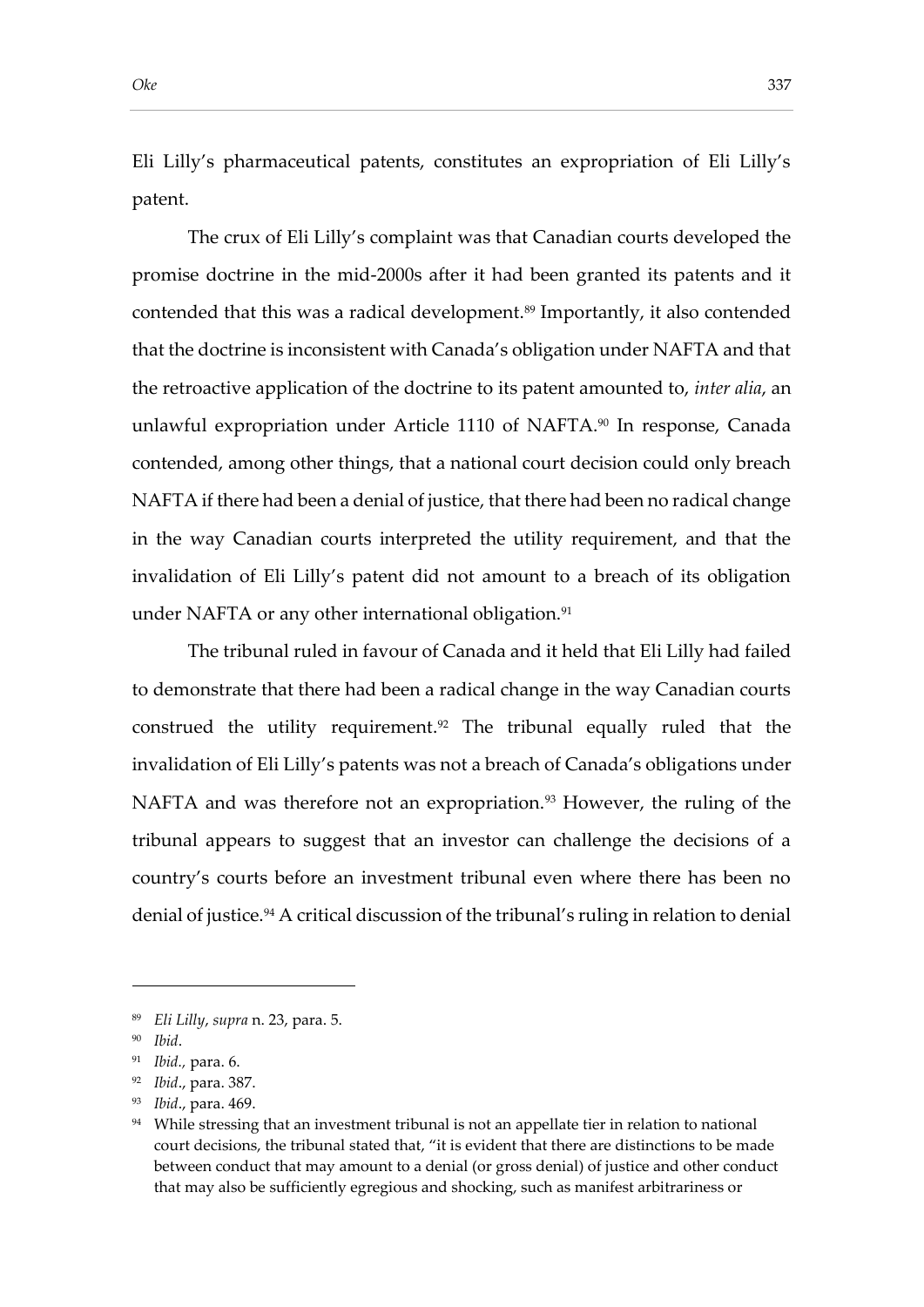of justice is however beyond the scope of this paper as the focus here is on the tribunal's ruling on whether the invalidation of Eli Lilly's patents amounted to an expropriation.<sup>95</sup> As was done in part three above, the two issues identified in part two will be used as a metric to determine whether the tribunal's decision indicates that there is any scope for the preservation of the principle of territoriality within the ISDS system.

## **4.1 The incongruence resulting from treating patents as both an investment asset and as an intellectual property right**

In relation to the incongruence between the object and purpose of protecting inventions via the patent system and the object and purpose of protecting inventions as investment assets, the tribunal's decision on three questions is quite instructive. The three questions relate to: (1) whether there had been a radical change in the way Canadian courts applied the utility doctrine; (2) whether Eli Lilly had a legitimate expectation that its patents would not be invalidated; and, (3) whether NAFTA or international patent law requires countries to have a uniform approach to defining the utility requirement.

With regard to the first question, Eli Lilly alleged that the promise doctrine constitutes a radical change from the traditional utility standard which Canada had been applying prior to the adoption of the doctrine by Canadian courts in the mid-2000s and which is still being applied by other parties to NAFTA i.e.

blatant unfairness…As a matter of principle, therefore, having regard to the content of the customary international law minimum standard of treatment, the Tribunal is unwilling to shut the door to the possibility that judicial conduct characterized other than as a denial of justice may engage a respondent's obligations under NAFTA Article 1105…" See, *ibid.,* para. 223.

<sup>95</sup> For a critique of the tribunal's ruling in relation to denial of justice see, Rob Howse, "Eli Lilly v Canada: A Pyrrhic Victory against Big Pharma" (International Economic Law and Policy Blog, 26 March 2017), available at http://worldtradelaw.typepad.com/ielpblog/2017/03/elililly-v-canada-a-pyrrhic-victory-against-big-pharma-.html (accessed 3 August 2017).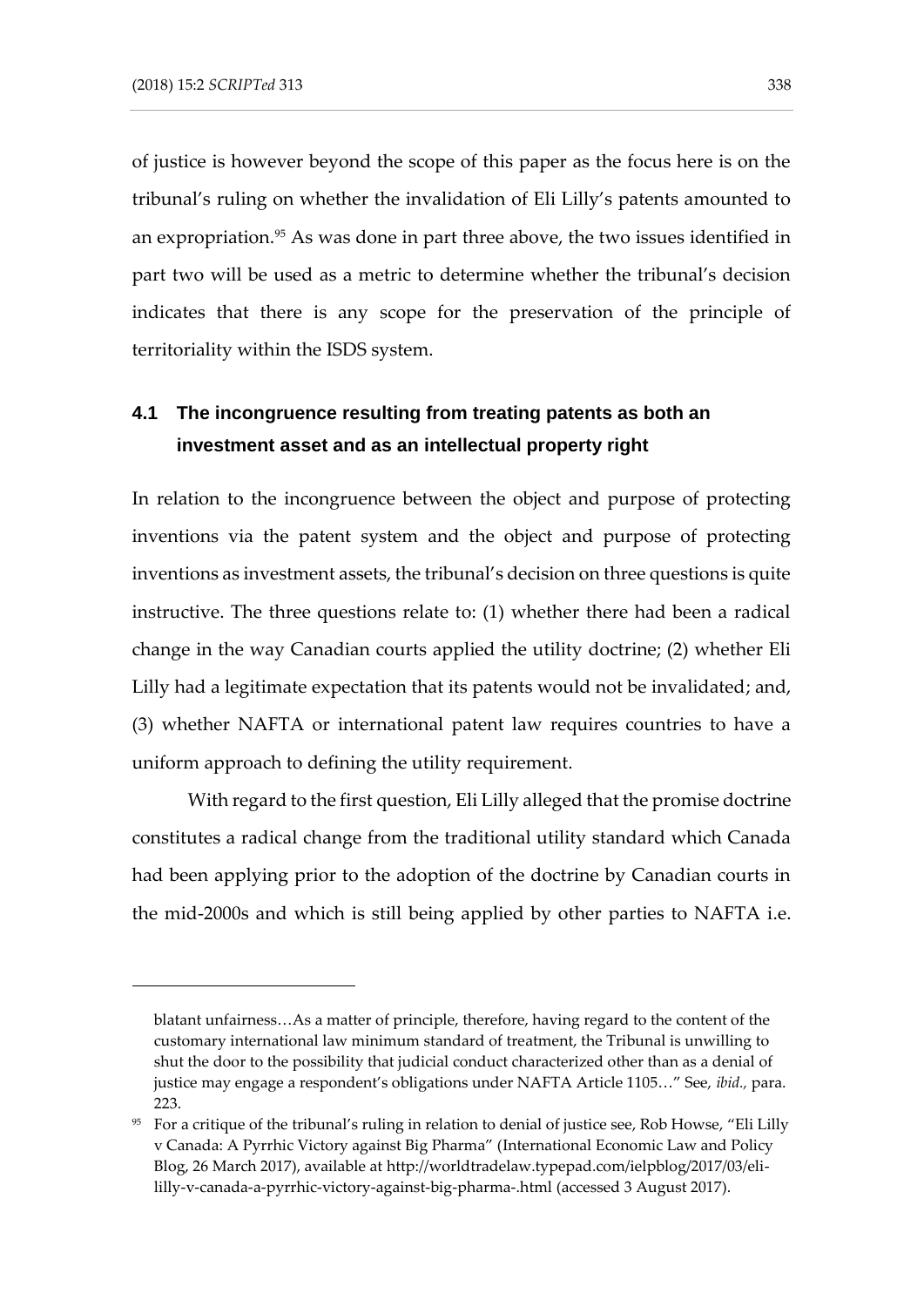USA and Mexico.<sup>96</sup> In response, Canada contended that as the term "useful" is not defined in the Patent Act, its meaning has evolved through judicial jurisprudence and there was therefore no radical change in the law. $97$  In its ruling, the tribunal acknowledged that the process of the development of the doctrine shows that there had been some change but it ruled that the "change is more incremental and evolutionary than dramatic."<sup>98</sup> Essentially, the tribunal ruled that Eli Lilly "has not demonstrated a fundamental or dramatic change in Canadian patent law."<sup>99</sup>

The tribunal's approach in this regard however raises the question of what would constitute a radical change in a country's patent law that could be construed as an expropriation. The only reason that Eli Lilly failed in this regard was because it could not establish that there had been a radical change in Canadian patent law. But what if another company in a future case is able to establish that there had been a radical change? The tribunal's decision does not offer clear guidance on what kind of change can amount to a radical change and this can have a significant impact on a country's regulatory power (and by implication, the principle of territoriality). There is nothing in the TRIPS Agreement or NAFTA that prevents a country's court from adopting an interpretive approach that strengthens its patentability requirements in order to address legitimate concerns within the country such as the need to prevent speculative patenting. These developments, while they might appear to be "radical" changes to an investor, are well within the regulatory powers of a state under international patent law. The tribunal's approach in this regard therefore appears to leave the door open for investors to challenge national court decisions

<sup>96</sup> *Eli Lilly, supra* n. 23, para. 227.

<sup>97</sup> *Ibid.,* para. 270.

<sup>98</sup> *Ibid*., para. 350.

<sup>99</sup> *Ibid*., para. 387.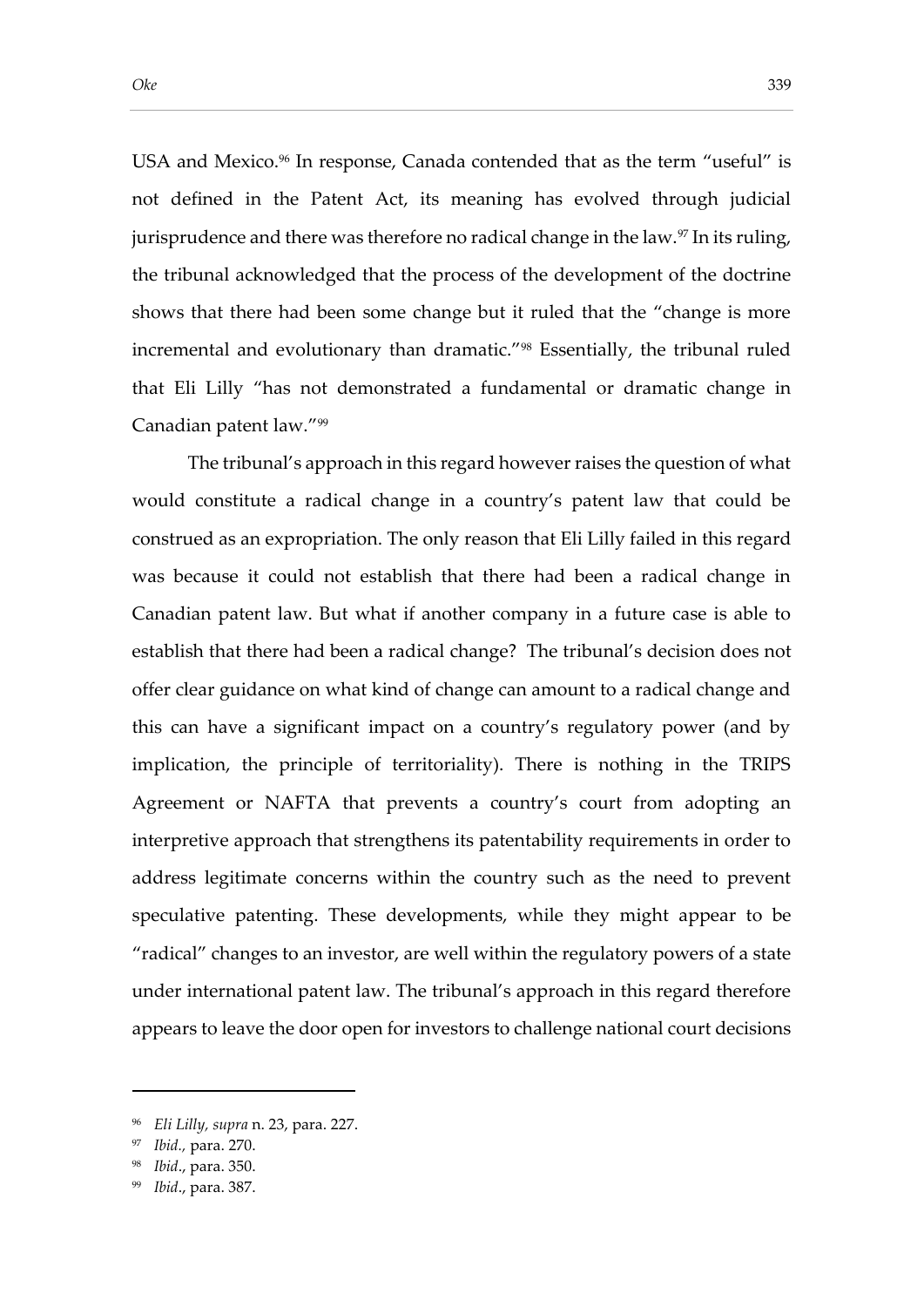that they might view as constituting "radical" changes to previously existing standards. As Howse notes:

On those exceptional but usually very important occasions when high courts reconsider well-established judicial doctrines in the face of social, economic, environmental or other forms of rapid change we experience in the world today they must now beware that any basic or fundamental reorientation of their jurisprudence could force that state's government to pay out millions or even billions to foreign corporations in the guise of an "expropriation" having occurred.<sup>100</sup>

It is suggested here that a preferable approach would have been for the tribunal to recognise a country's regulatory power to change (either through its parliament or its courts) its patent laws to suit its needs and interests. As long as this change is in accordance with the provisions of the Paris Convention and the TRIPS Agreement, a country should not have to defend any change in its patent law before an investment tribunal. More importantly, the question should not have been whether or not there had been a radical change in Canada's patent law but whether the alleged change in Canada's utility requirement is in line with international patent law as codified in the Paris Convention and the TRIPS Agreement. It is instructive to note that neither the Paris Convention nor the TRIPS Agreement (or even NAFTA for that matter) define the utility requirement thus giving countries the discretion to define what constitutes utility under their national patent laws. In other words, Canada is well within its rights to adopt a unique approach in its definition of what constitutes a useful invention under international patent law.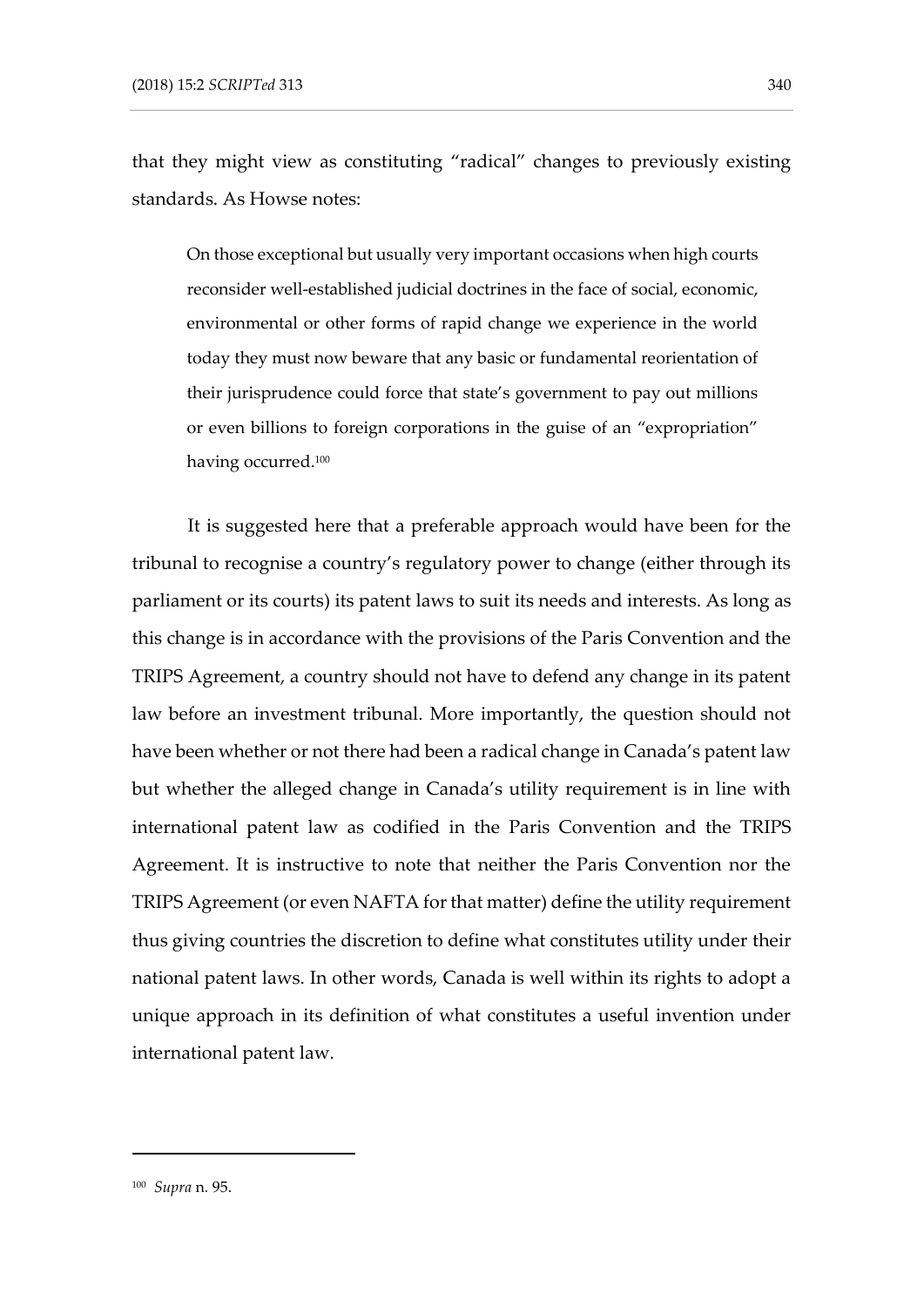In relation to the second question i.e. whether Eli Lilly had a legitimate expectation that its patents would not be invalidated, Eli Lilly contended that it "reasonably relied upon the traditional utility requirement in Canadian patent law throughout the process of developing Zyprexa and Strattera, and continued to do so as it brought the drugs to market."<sup>101</sup> In addition, Eli Lilly argued that the grant of the patents constituted a commitment by Canada that Eli Lilly "would have exclusive rights to make, use and sell its invention until the expiry of the patents."<sup>102</sup> Eli Lilly drew a distinction between the "normal risk of invalidation" and the "unacceptable risk that a patent will be tested against a new patentability requirement that could not have been foreseen at the time the patent was granted."<sup>103</sup>

In response, Canada contended, inter alia, that the grant of a patent cannot be relied upon as a basis for legitimate expectation because patents are merely presumptively valid subject to challenge and final determination by courts.<sup>104</sup> Canada also argued that, when Eli Lilly applied for its patents, it should have known that, if its patent did not meet the patentability requirements, they could be invalidated and "that the legal meaning of patentability requirements is constantly being clarified and elaborated through court decisions."<sup>105</sup> In Canada's view, the only legitimate expectation that Eli Lilly could have was to receive a fair hearing when its patents were challenged and it did receive one.<sup>106</sup> Importantly, Canada rejected Eli Lilly's contention that there was a violation of

<sup>101</sup> *Eli Lilly*, *supra* n. 23, para. 263.

<sup>102</sup> *Ibid.,* para. 264.

<sup>103</sup> *Ibid*., para. 266.

<sup>104</sup> *Ibid*., para. 306.

<sup>105</sup> *Ibid*., para. 303.

<sup>106</sup> *Ibid*., para. 305.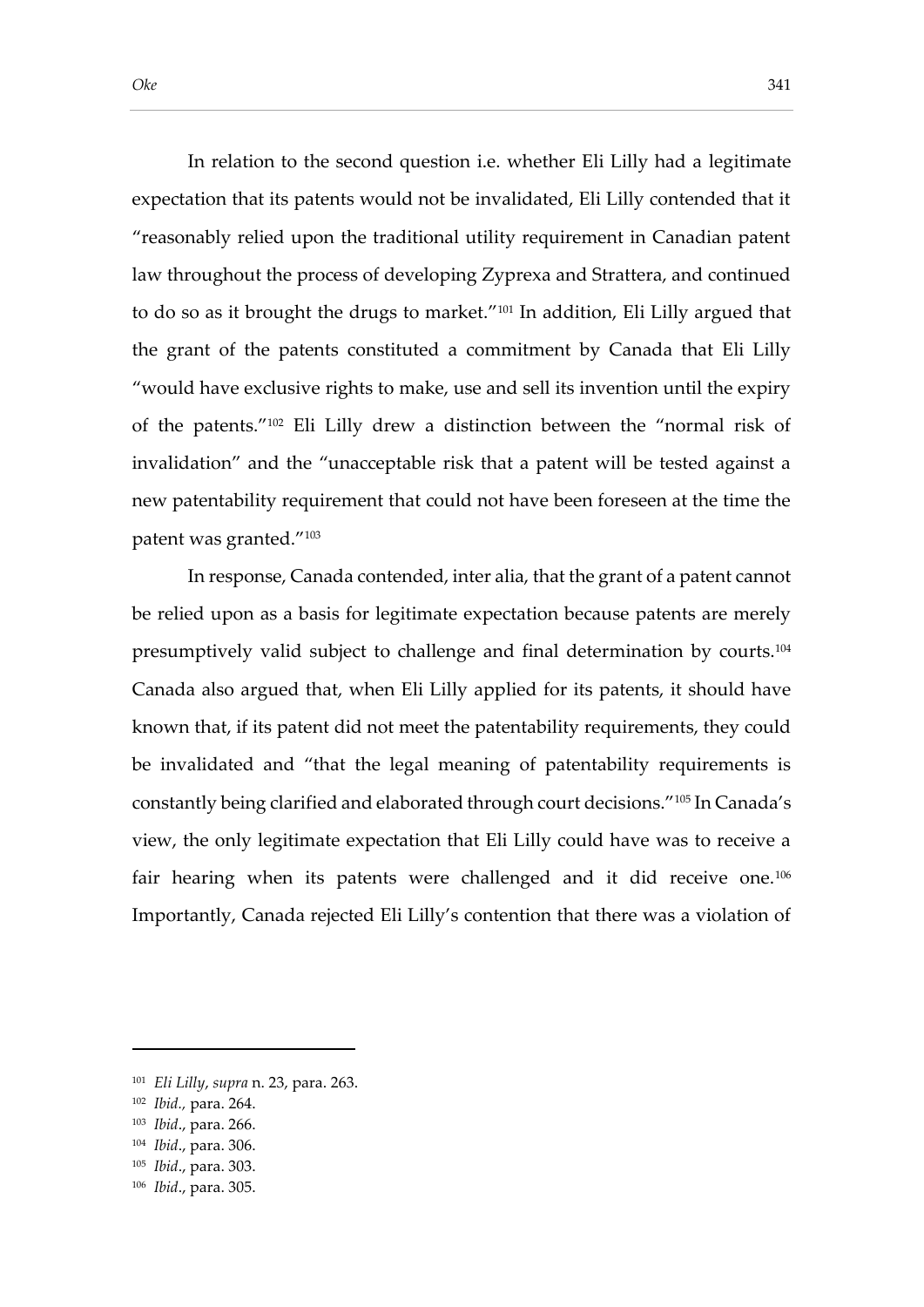its legitimate expectations because of a dramatic change in the law and it stated that,

[e]ven if such a change had occurred, it is trite to say that the common law evolves over time. Any sophisticated investor expects developments in the law, particularly in the area of patent law. It simply cannot be that every time a court overrules a precedent, it violates customary international law.<sup>107</sup>

In its decision, the tribunal noted that Eli Lilly's allegation of a violation of its legitimate expectation depended on establishing that there was a radical change in Canada's utility requirement and, since Eli Lilly could not establish that there was a radical change, its allegation in this regard must be dismissed.<sup>108</sup> Nevertheless, the tribunal still noted that every patentee knows that their patents can be challenged before national courts on the grounds of a failure to satisfy patentability requirements.<sup>109</sup> According to the tribunal, Eli Lilly's expectation that its patents would not be invalidated for failure to meet the utility requirement "cannot amount to a legitimate expectation."<sup>110</sup>

The tribunal's decision in this regard accords with the principle of territoriality. Patents, like other forms of intellectual property rights, can always be challenged before national courts and they can be invalidated for failure to satisfy the statutory requirements. International intellectual property law also gives countries the freedom to define patentability requirements and the grounds on which a patent can be invalidated in their national law. Simply because a patent is also an investment asset should not change the fact that the patent is

<sup>107</sup> *Ibid.,* para. 306.

<sup>108</sup> *Ibid.,* para. 380.

<sup>109</sup> *Ibid*., para. 382.

<sup>110</sup> *Ibid.,* paras. 383-384.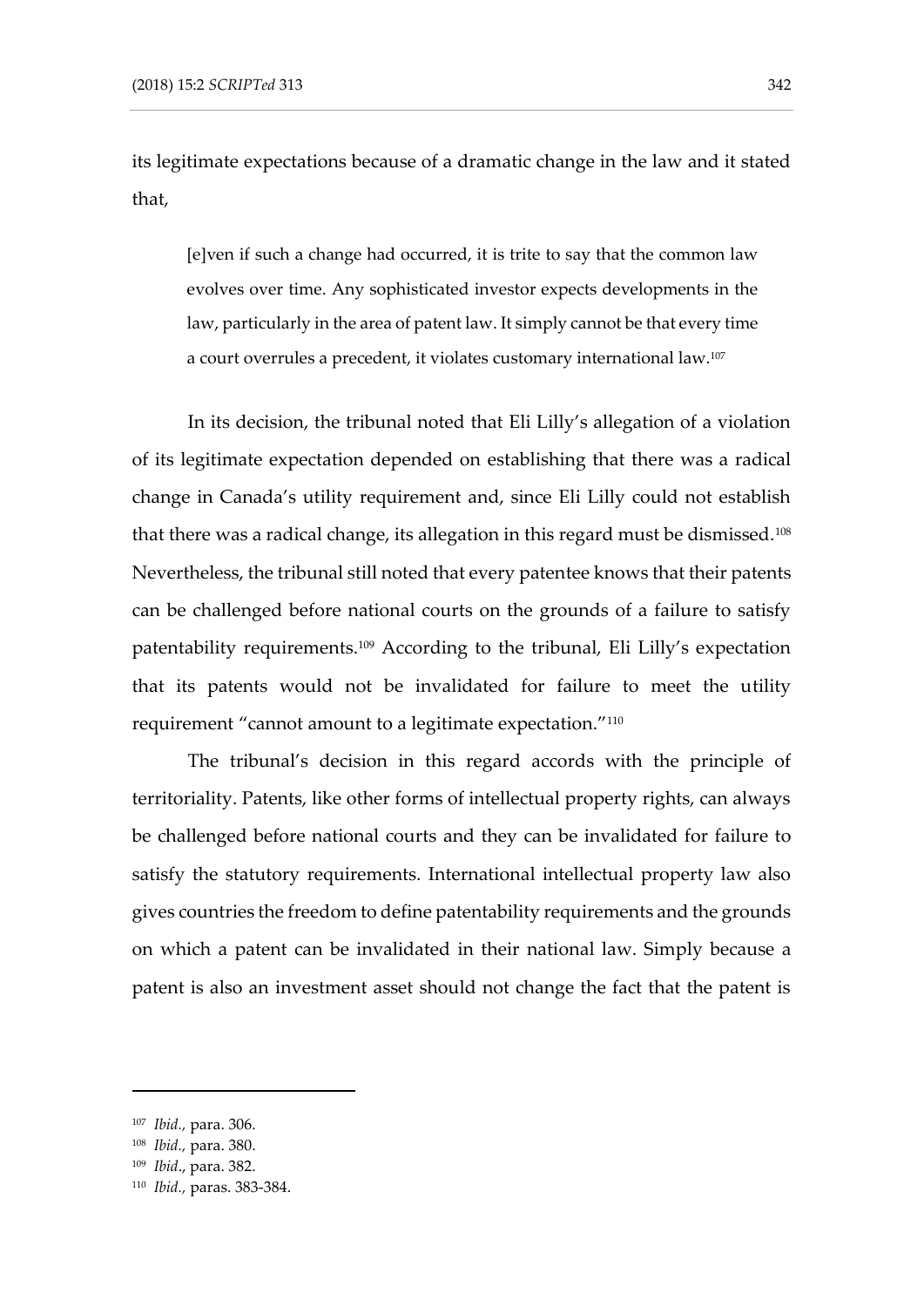just presumptively valid. Thus, an investor cannot legitimately expect that its patents will not be invalidated by the courts.

In relation to the third question i.e. whether NAFTA or international patent law requires countries to have a uniform approach to defining the utility requirement, Eli Lilly contended (in support of its allegation that there had been a radical change in Canada's utility requirement) that Canada's promise doctrine was an outlier when compared with the position in the other parties to NAFTA (i.e. USA and Mexico).<sup>111</sup> Eli Lilly also alleged that Canada's "promise utility doctrine constitutes a new and radical departure from the traditional patent law concept of utility as reflected in the laws of many countries."<sup>112</sup> In response, Canada contended, inter alia, that "any differences in patent law regimes across jurisdictions [are] irrelevant" because "international patent law is not harmonized by NAFTA or otherwise." Furthermore, Canada stressed that no other country (apart from the United States Trade Representative in its 2014 and 2015 Special 301 Reports) or international organisation had complained about its utility requirement.<sup>113</sup>

In its decision on this question, the tribunal noted that the only complaint against Canada's utility requirement was made by the United States Trade Representative's (USTR) Special 301 reports of 2014 and 2015 and it stated that this "silence [from other countries, including Mexico] speaks louder than the single, brief criticism contained in the USTR's Special 301 Report."<sup>114</sup> Essentially, the tribunal ruled that Eli Lilly's comparison of Canada's utility requirement

<sup>111</sup> *Ibid.,* para. 258.

<sup>112</sup> *Ibid*., para. 260.

<sup>113</sup> *Ibid*., para. 298.

<sup>114</sup> *Ibid*., para. 378.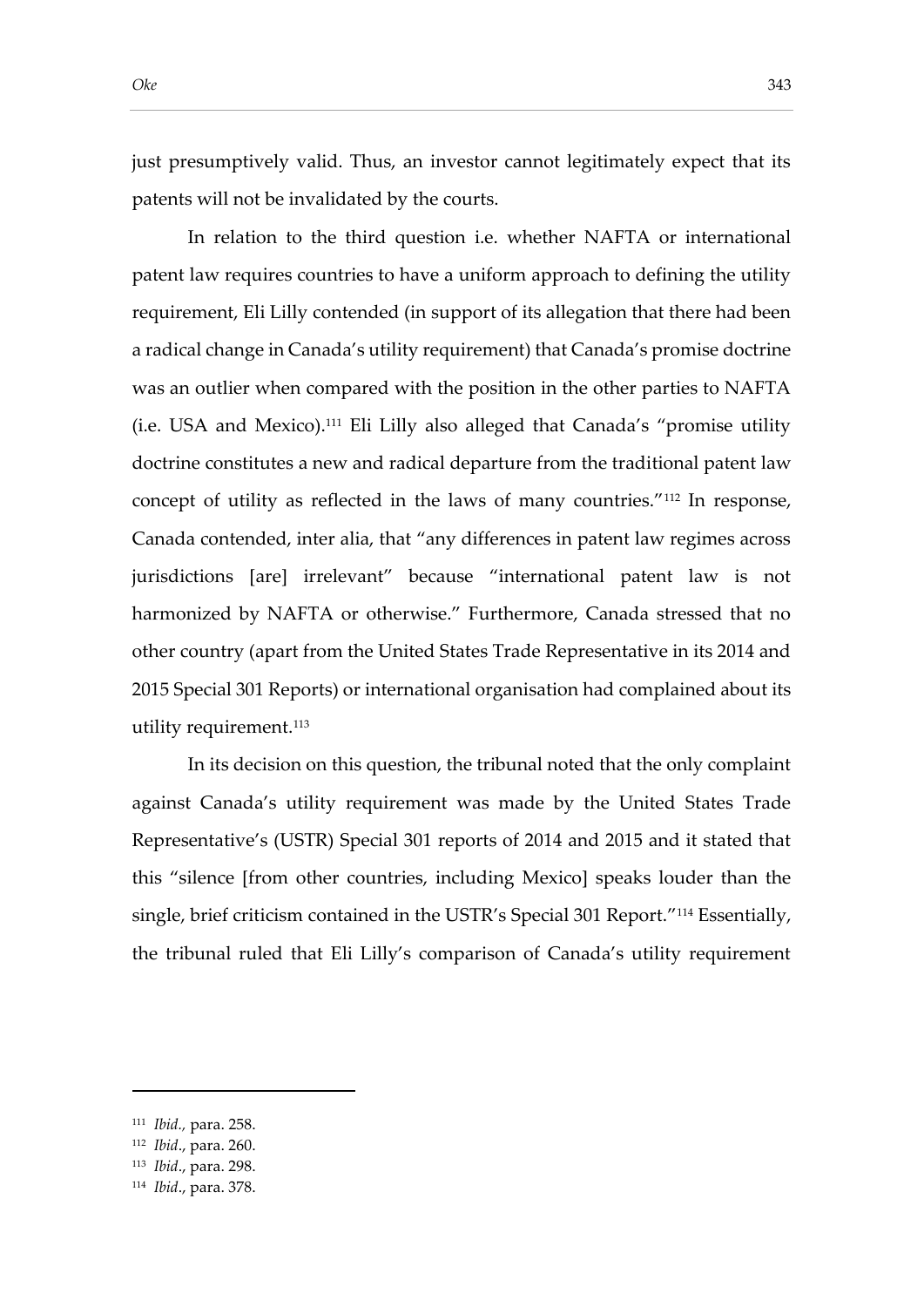with that of other countries does not alter its findings that there had been no radical change in Canada's utility requirement.<sup>115</sup>

The tribunal's decision in this regard accords with, and preserves, the principle of territoriality. Since there is no treaty that codifies the meaning of the utility requirement, countries are free to define this requirement as they so wish in their national patent laws. There is nothing in the Paris Convention, TRIPS Agreement, or NAFTA, that harmonises the patentability requirements. Crucially, the TRIPS Agreement and NAFTA only contain minimum (but not harmonised) standards in relation to patentability requirements.<sup>116</sup> There is therefore nothing surprising about the fact that different countries might have different definitions with regard to patentability requirements.

#### **4.2 The public interest**

One of the contentions of Eli Lilly was that the promise doctrine is arbitrary because it, inter alia, served no legitimate public purpose.<sup>117</sup> In Eli Lilly's view, Canada had "failed to identify any credible policy objective advanced by the promise utility doctrine."<sup>118</sup> In response, Canada rejected the view that the doctrine is arbitrary and it contended, among other things, that some of the elements of the doctrine such as requiring patent applicants to demonstrate or soundly predict the utility of an invention at the time of filing is aimed at preventing the granting of patents on the basis of bare speculation.<sup>119</sup> Canada equally contended that requiring patent applicants to disclose the basis of their

<sup>115</sup> *Ibid*., para. 379.

<sup>116</sup> The TRIPS Agreement and NAFTA simply state that an invention must be useful/capable of industrial application without defining what this means. See, TRIPS Agreement, art. 27 and NAFTA, art. 1709.

<sup>117</sup> *Eli Lilly, supra* n. 23, para. 390.

<sup>118</sup> *Ibid*., para. 396.

<sup>119</sup> *Ibid.,* para. 406.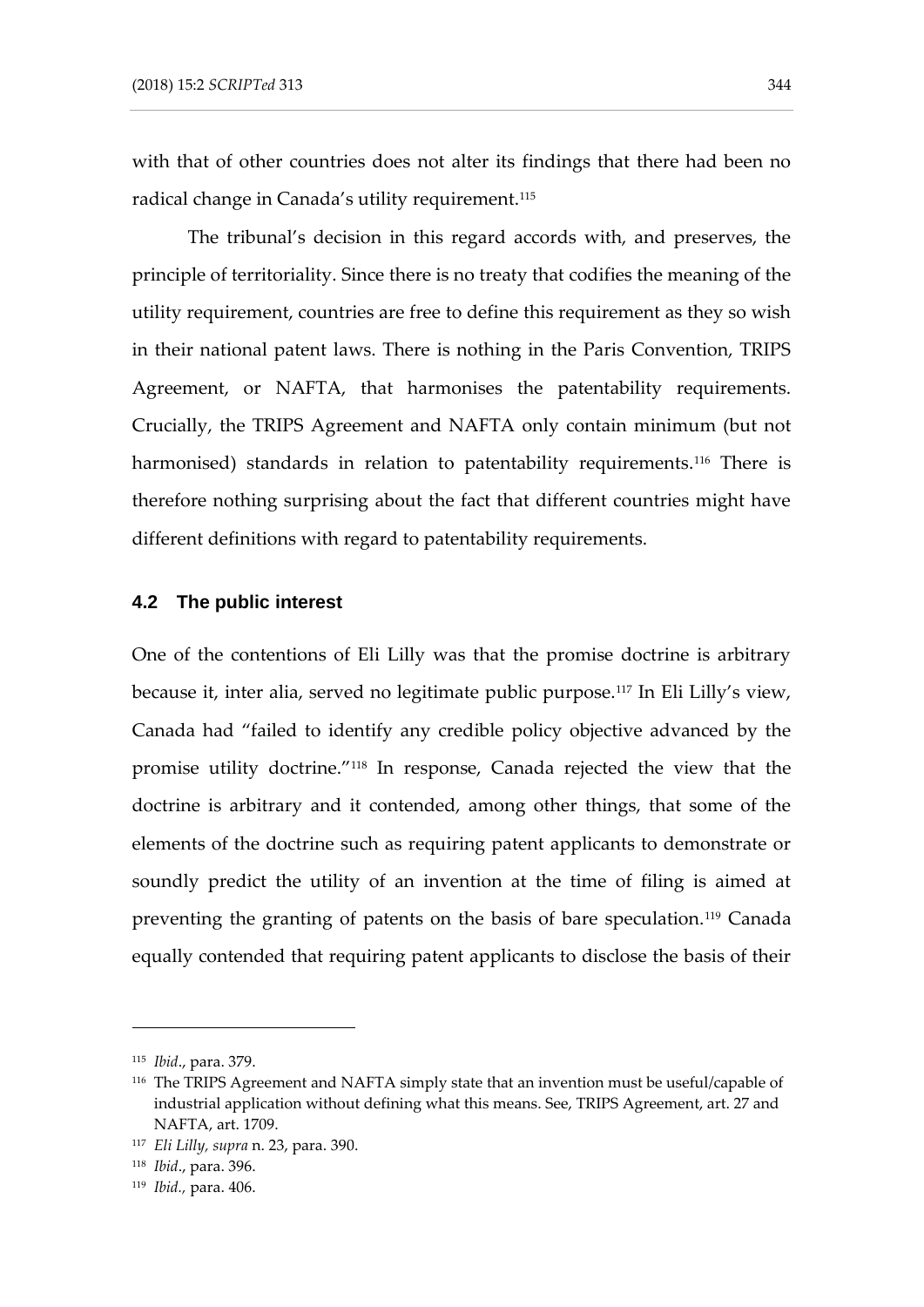sound predictions is not arbitrary but is rather "an essential part of the patent bargain."<sup>120</sup> Essentially, Canada contended that all the elements of the promise doctrine "serve important policy objectives."<sup>121</sup>

In its ruling in this regard, the tribunal noted that it was necessary to consider Eli Lilly's allegation in this regard (despite finding that there was no radical change in Canada's utility requirement) because an arbitrary or discriminatory measure can violate NAFTA even in the absence of a radical change in the law.<sup>122</sup> However, it held that the decisions of the Canadian courts with regard to the promise doctrine were neither arbitrary nor expropriatory.<sup>123</sup> Importantly, the tribunal found that Canada had "asserted a legitimate public policy justification for the promise doctrine."<sup>124</sup> In particular, the tribunal noted that Canada had explained that holding patent applicants to the promises disclosed in their patents discourages overstatements in patent disclosure and is part of the patent bargain.<sup>125</sup> Importantly, in relation to one of the elements of the promise doctrine which prevents patent applicants from submitting evidence to prove utility after the filing of an application, the tribunal stated that, while this might make it difficult for an applicant to identify when all the patentability requirements can be met and when to file its patent application, "this is the consequence of a rational policy approach in Canada, not an indication of arbitrariness in the law" and that it is not the tribunal's role to question the policy choices of Canada.<sup>126</sup>

<sup>120</sup> *Ibid*., para. 407.

<sup>121</sup> *Ibid.,* para. 408.

<sup>122</sup> *Ibid.,* para. 416.

<sup>123</sup> *Ibid*., para. 418.

<sup>124</sup> *Ibid*., para. 423.

<sup>125</sup> *Ibid.*

<sup>126</sup> *Ibid*., para. 426.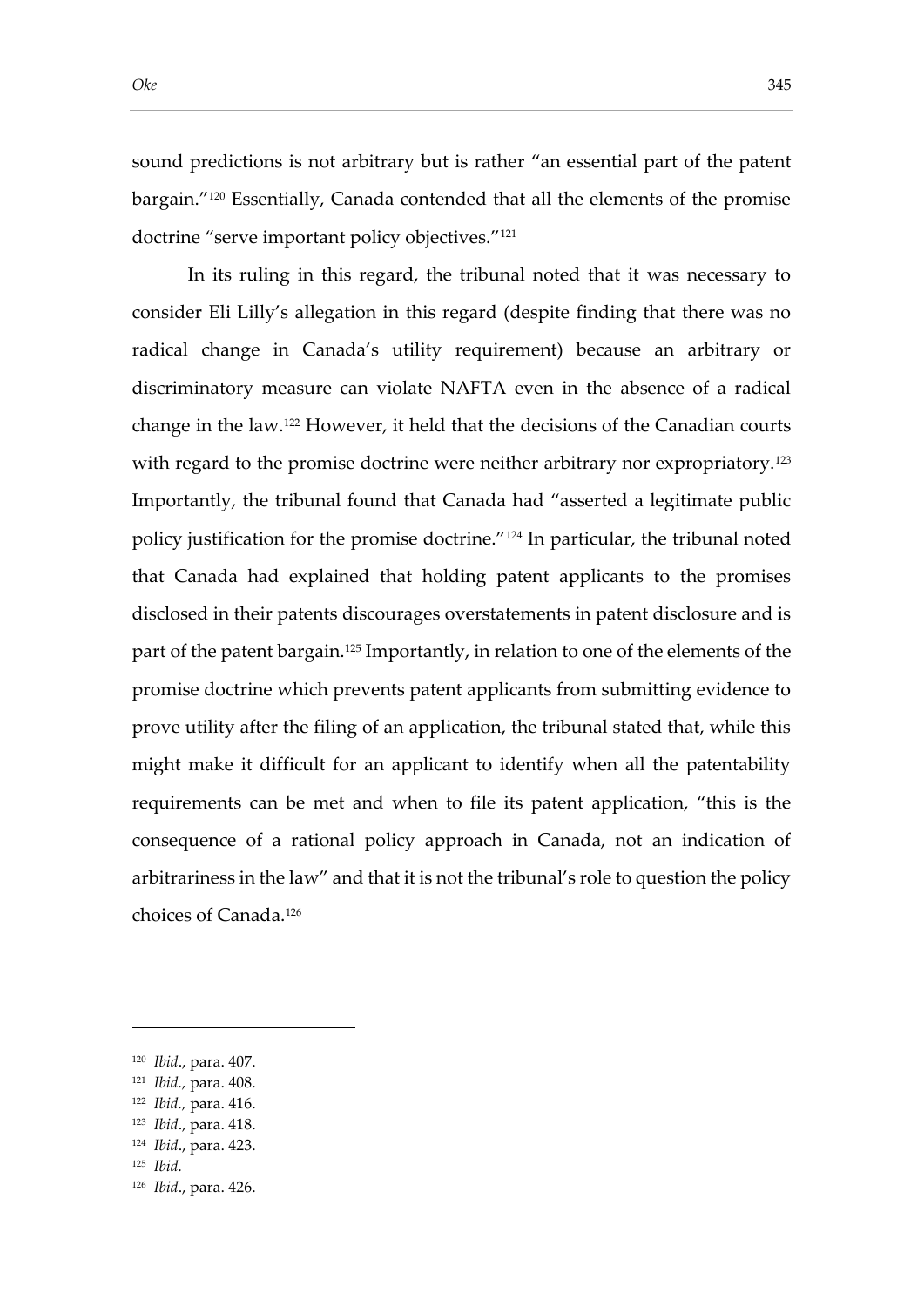The tribunal's deference to Canada's policy choices in this regard is commendable. The approach of the tribunal in relation to this issue is also in accordance with the principle of territoriality in IIPL. It is important for investment tribunals to recognise and respect the policy choices that countries make (either through their parliament or courts) with regard to their patent laws specifically or intellectual property laws generally. International intellectual property law, especially the TRIPS Agreement, permits countries to adopt policies that are in the public interest and which are aimed at achieving specific societal goals such as preventing speculative patenting, prohibiting the patenting of trivial modifications of previously known medicines, or facilitating access to affordable generic drugs.<sup>127</sup>

## **5 Conclusion**

-

This paper does not intend to make any radical suggestions for the reform of the ISDS system<sup>128</sup> and neither does it pretend to have exhaustively examined all the potential ways in which the international investment law regime can impact the principle of territoriality in IIPL. For instance, investors typically rely on other concepts such as the denial of justice and the lack of fair and equitable treatment in support of their claims before investment tribunals. While these other concepts

<sup>127</sup> See generally, TRIPS Agreement, arts. 1, 7, and 8 and WTO, *Doha Declaration on TRIPS and Public Health* (20 November 2001) WT/MIN(01)/DEC/2.

<sup>&</sup>lt;sup>128</sup> For some criticisms of and suggestions on how to reform the ISDS system, see generally, Sachet Singh and Soorai Sharma, "Investor-State Dispute Settlement Mechanism: The Quest for a Workable Roadmap" (2013) 29(76) *Merkourios – Utrecht Journal of International and European Law* 88-101; Jan Kleinheisterkamp and Lauge Poulsen, "Investment Protection in TTIP: Three Feasible Proposals" in Marc Bugenberg et al. (eds.), *European Yearbook of International Economic Law 2016* (Springer, 2016) pp. 527-541; Lise Johnson and Lisa Sachs, "The Outsized Costs of Investor-State Dispute Settlement" (2016) 16(1) *Academy of International Business Insights* 10-13. For a response to criticisms of the ISDS system see, Gloria Alvarez et al., "A Response to the Criticism against ISDS by EFILA" (2016) 33(1) *Journal of International Arbitration* 1-36.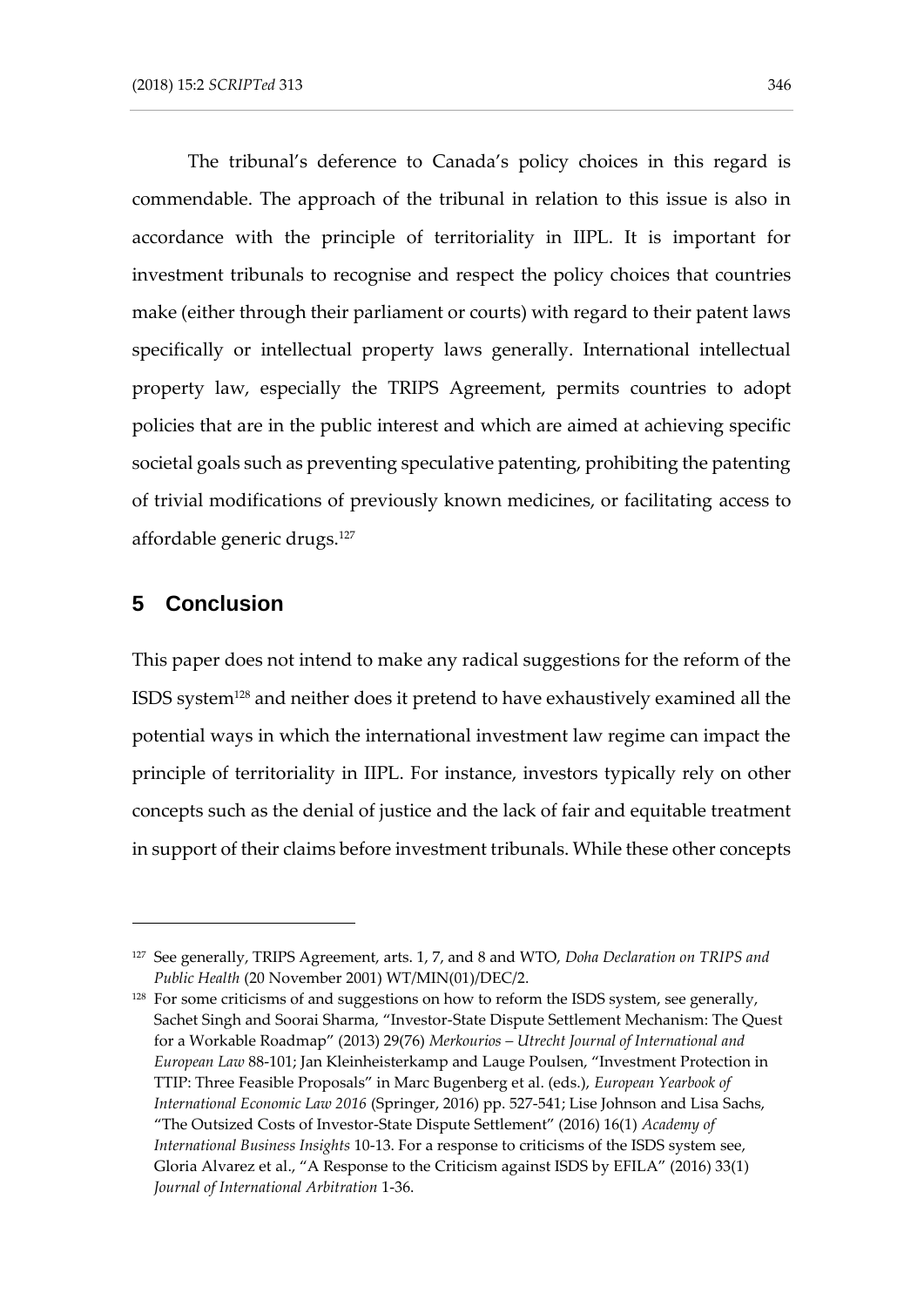have not been thoroughly examined in this paper, this does not imply that they cannot have an impact on the principle of territoriality in IIPL. Furthermore, the cost of defending an investment dispute<sup>129</sup> and the possibility of being ordered to pay a huge amount of money as compensation<sup>130</sup> to an investor may deter states from implementing measures relating to intellectual property that can subsequently be challenged before an investment tribunal.

This paper instead focuses on whether there is still some scope for the preservation of the principle of territoriality in the ISDS system by examining how investment tribunals have construed what constitutes an expropriation in two recent cases involving "intellectual property assets". While one should be wary of jumping to conclusions based on the outcome of only two cases, these two cases provides some basis for cautious optimism. A critical examination of these two cases suggests that there is still some scope for the preservation of the principle of territoriality in the ISDS system although a lot depends on how a tribunal approaches the question of what amounts to an expropriation. A critical reading of the two cases discussed in this paper suggests that, if tribunals adopt a broad interpretive approach when construing bilateral investment treaties and investment chapters of free trade agreements in disputes involving "intellectual property assets," they can arrive at decisions that preserve the regulatory powers

 $129$  It should be noted that even though Uruguay won and Philip Morris lost, the tribunal only ordered Philip Morris to pay \$7 million out of the \$10.3 million that Uruguay claimed it spent on legal costs. In other words, Uruguay had to bear the cost of the remaining \$3.3 million. See, *Philip Morris*, *supra* n. 23, paras. 582-588.

<sup>130</sup> For instance, in its claim against Canada, Eli Lilly demanded for the sum of CDN \$500 million as compensation for the losses it claimed to have suffered as a result of Canada's breach of its obligation under NAFTA. See, *Eli Lilly* (Notice of Arbitration) (12 September 2013), para. 85. See also, Dreyfuss and Frankel, "From Incentive to Commodity to Asset", *supra* n. 12, pp. 573-574.